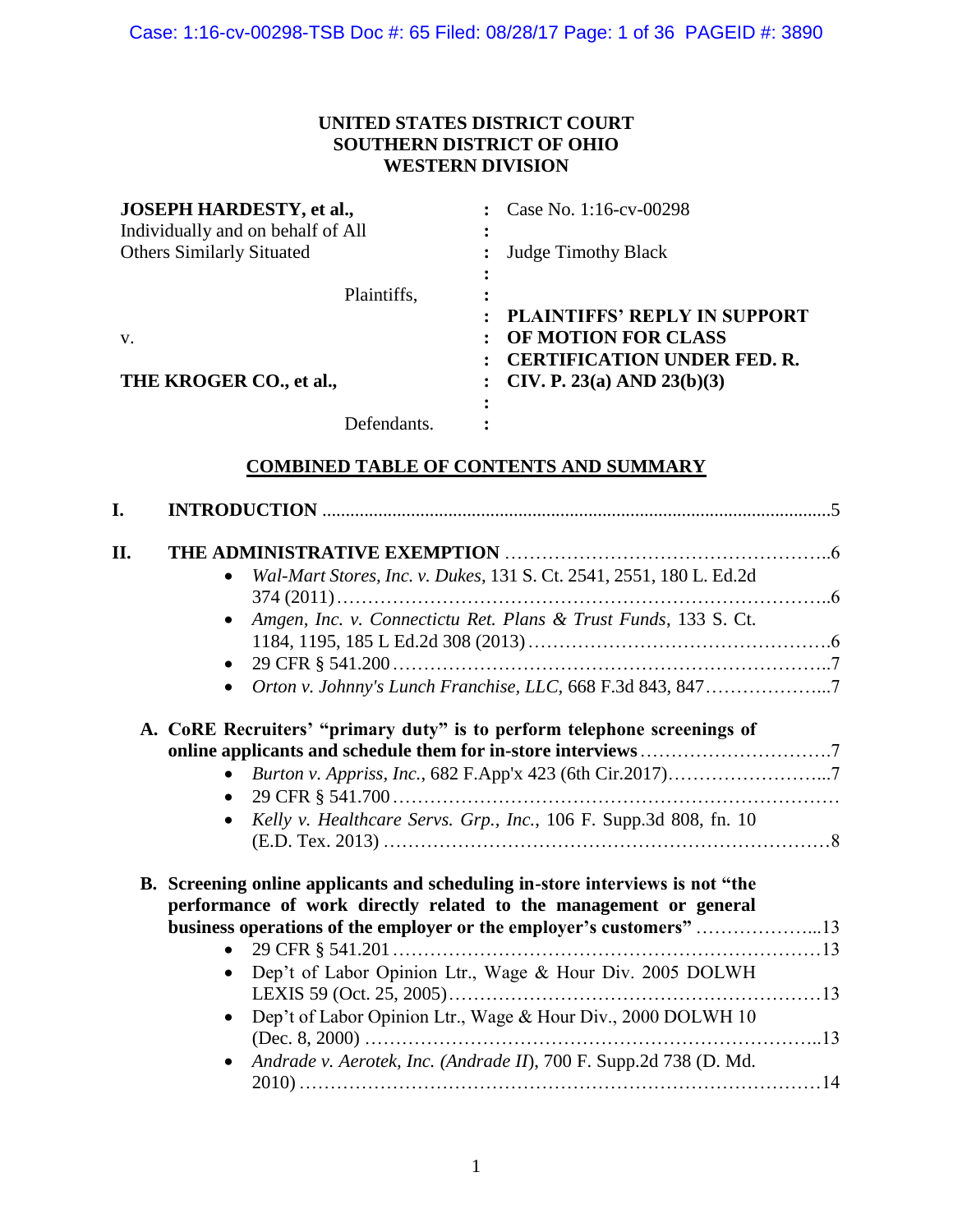|      | • Ogden v. CDI Corp. 2010 U.S. Dist. LEXIS 66686 at $*8-9$ (D. Ariz.                                                                                          |  |
|------|---------------------------------------------------------------------------------------------------------------------------------------------------------------|--|
|      |                                                                                                                                                               |  |
|      | C. The CoRE Recruiters' primary duties do not include "the exercise of<br>discretion and independent judgment with respect to matters of                      |  |
|      | $\bullet$                                                                                                                                                     |  |
|      |                                                                                                                                                               |  |
|      | Dep't of Labor Opinion Ltr., Wage & Hour Div., 2005 DOLWH                                                                                                     |  |
|      |                                                                                                                                                               |  |
|      | Cameron v. Abercrombie & Fitch, 2012 U.S. Dist. LEXIS 131557,                                                                                                 |  |
|      | D. Kroger's alleged differences in the CoRE Recruiters' exercise of discretion<br>and independent judgment do not weigh against certification of the class 19 |  |
|      | State of Nevada, et al. v. United States Department of Labor, et al.,<br>$\bullet$                                                                            |  |
|      |                                                                                                                                                               |  |
| III. | NAMED PLAINTIFFS MEET THE REQUIREMENT SET FORTH IN                                                                                                            |  |
|      | A. Named Plaintiffs have set forth an identifiable, unambiguous class to which                                                                                |  |
|      |                                                                                                                                                               |  |
|      |                                                                                                                                                               |  |
|      | 1.<br>Swigart v. Fifth Third Bank, 288 F.R.D. 177, 183 (S.D. Ohio 2012)22<br>$\bullet$                                                                        |  |
|      | $\bullet$                                                                                                                                                     |  |
|      | McCormick v. Festiva Dev. Group, LLC, D.Me. No. 09-365-P-S,                                                                                                   |  |
|      |                                                                                                                                                               |  |
|      | Ellis v. Edward D. Jones & Co., L.P., 527 F.Supp.2d 439, 444 (W.D.                                                                                            |  |
|      | 2.                                                                                                                                                            |  |
|      | Kroger's uniform classification decision, common job description,<br>a.<br>training documents, and other common documents are compelling                      |  |
|      | Dukes v. Wal-Mart, 564 U.S. 338, 131 S. Ct. 2541, 2553 (2011) 23                                                                                              |  |
|      | Swigart v. Fifth Third Bank, 288 FRD 177, 184 (S.D. Ohio 2012)23<br>Hurt v. Commerce Energy, 2013 U.S. Dist. LEXIS 116383 at *11                              |  |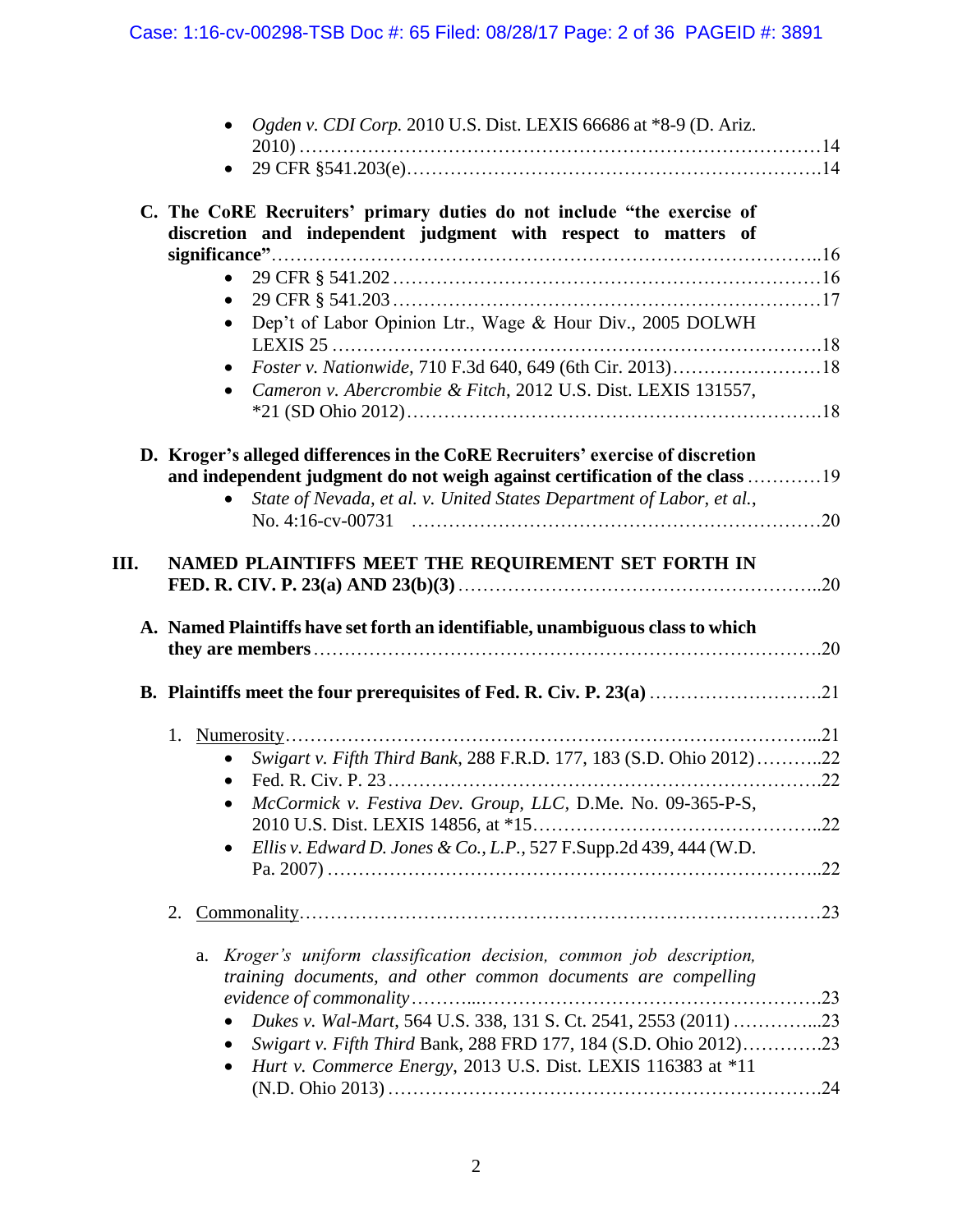|    |    | Meyer v. United States Tennis Assn., 297 F.R.D. 75, 83                                                                                    | .24 |
|----|----|-------------------------------------------------------------------------------------------------------------------------------------------|-----|
|    |    | Nerland v. Caribou Coffee, 564 F. Supp.2d 1010, 1019, 1031 (D.                                                                            |     |
|    |    |                                                                                                                                           | .24 |
|    |    | Hendricks v. Total Quality Logistics, LLC, 292 F.R.D. 529, 539                                                                            | .24 |
|    |    | b. CoRE Recruiters' testimony and other documentary evidence supports<br>that all CoRE Recruiters actually performed the same primary job | .25 |
|    | c. | Hendricks v. TQL and other cases cited by Kroger are distinguishable,                                                                     |     |
|    |    | and in fact provide support for commonality among CoRE Recruiters27                                                                       |     |
|    |    | Hendricks v. Total Quality Logistics, LLC, 292 F.R.D. 529 (S.D.                                                                           | 27  |
|    |    | Hughes v. Gulf Interstate Field Servs., 2015 U.S. Dist. LEXIS                                                                             | .28 |
|    |    | Romero v. H.B. Auto. Group, Inc., 2012 U.S. Dist. LEXIS 61151 at                                                                          | .28 |
|    |    | Novak v. Boeing Co., 2011 U.S. Dist. LEXIS 146676 (C.D. Cal.                                                                              |     |
|    |    |                                                                                                                                           | .29 |
|    |    | Dailey v. Groupon, Inc., 2014 U.S. Dist. LEXIS 119190 (N.D. Ill.                                                                          | 29  |
|    |    | Pietrzycki v. Heights Tower Serv., 197 F. Supp.3d 1007 (N.D. Ill.                                                                         | .29 |
|    |    |                                                                                                                                           |     |
|    |    | d. Purported differences as to the ways in which CoRE Recruiters perform                                                                  |     |
|    |    |                                                                                                                                           |     |
|    |    |                                                                                                                                           |     |
| 3. |    | Typicality.                                                                                                                               |     |
|    |    | Hurt v. Commerce Energy, Inc., 2013 U.S. Dist. At *12                                                                                     | .30 |
|    |    | <i>Beattie v. CenturyTel, Inc., 511 F.3d 554, 561 (6<sup>th</sup> Cir. 2007) 30</i><br>$\bullet$                                          |     |
|    |    | $\bullet$                                                                                                                                 |     |
|    |    |                                                                                                                                           |     |
|    |    |                                                                                                                                           |     |
|    |    | Yost v. First Horizon Nat'l Corp, 2011 U.S. Dist. LEXIS 60000 at                                                                          |     |
|    |    |                                                                                                                                           |     |
|    |    | Amchem Prods., Inc. v. Windsor, 521 U.S. 591, 625, 117 S.Ct. 2231,                                                                        |     |
|    |    |                                                                                                                                           |     |
|    |    | C. Plaintiffs satisfy the requirements of Fed. R. Civ. P. 23(b)(3) 31                                                                     |     |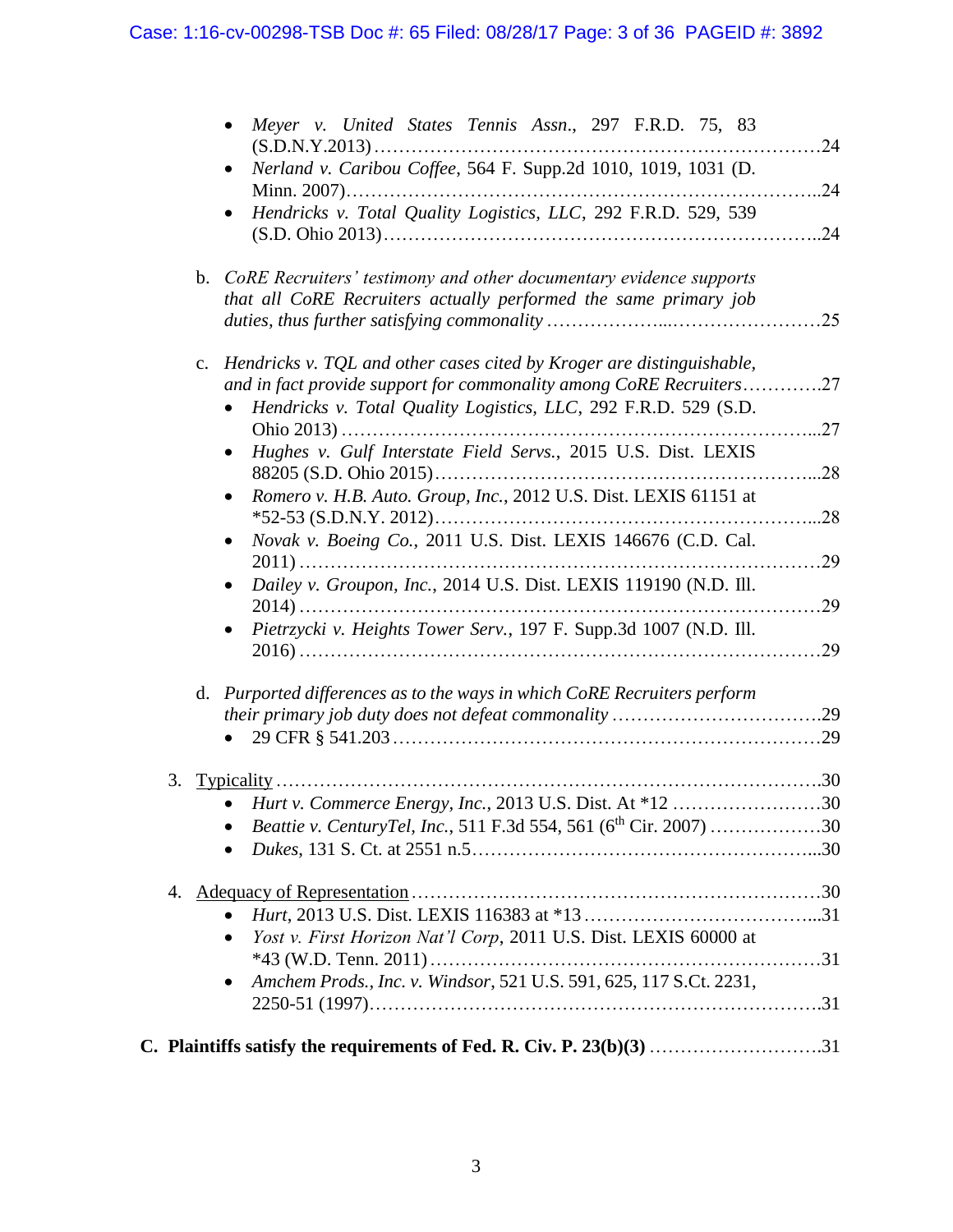# Case: 1:16-cv-00298-TSB Doc #: 65 Filed: 08/28/17 Page: 4 of 36 PAGEID #: 3893

| Common questions of law or fact common to the members of the class      |     |
|-------------------------------------------------------------------------|-----|
|                                                                         |     |
| • Tyson v. Bouaphakeo, 194 L. Ed.2d 124, 134, 136 S.Ct. 1036, 2016      |     |
|                                                                         |     |
|                                                                         |     |
| Braun v. Safeco Ins. Co. of Am., 2014 U.S. Dist. LEXIS 184123           |     |
|                                                                         |     |
| • Patel v. Nike Retail Servs., 2016 U.S. Dist. LEXIS 45588 (N.D. Cal.   |     |
|                                                                         |     |
| In re Morgan Stanley Smith Barney LLC Wage & Hour Litigation,           |     |
| • Zackaria v. Wal-Mart Stores, Inc., 2015 U.S. Dist. LEXIS 67048 at     |     |
| 2. A class action is superior to other available methods for fairly and |     |
|                                                                         |     |
|                                                                         | .35 |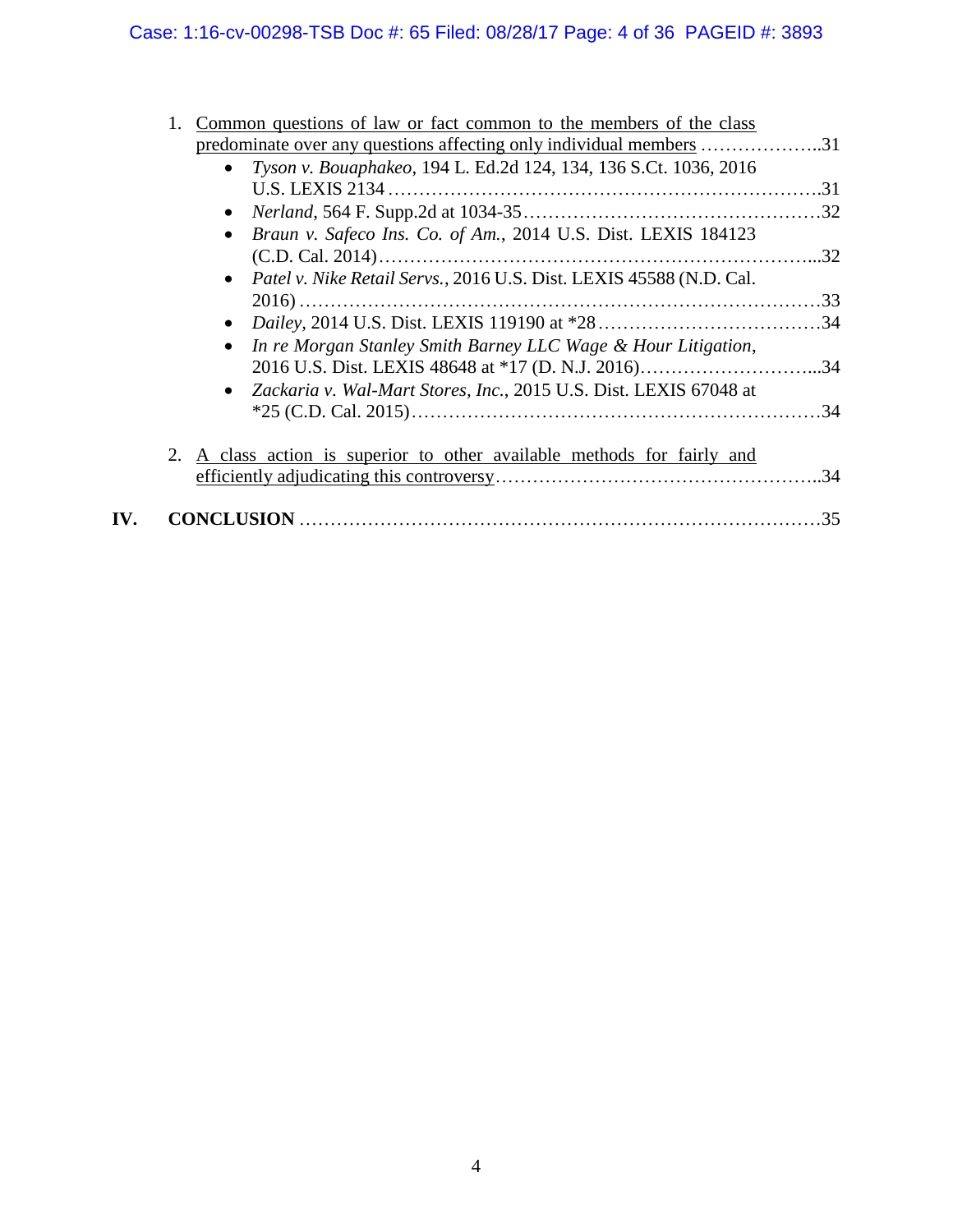## **I. INTRODUCTION**

Defendant Kroger opposes certification of Named Plaintiffs' Ohio wage claims based upon the same mischaracterizations of law and fact set forth in Kroger's motion to decertify (Doc#47), and should similarly be rejected for some of the same reasons set forth in the Named Plaintiffs' memorandum in opposition (Doc#59). More specifically:

- Kroger once again attempts to exaggerate the importance of insignificant differences in some CoRE Recruiters' temporary or minor job duties, and correspondingly misleads the Court with the incorrect indication that said insignificant differences can defeat the establishment of Fed. R. Civ. P. 23(a) (Numerosity, Commonality, Typicality, Adequacy of Representation), and Rule  $23(b)(3)$  (the predominance of common questions of law and fact, and the superior method of adjudication provided by class certification). As this Court is well aware, insignificant differences in temporary or minor job duties will not prevent class certification, nor will they satisfy the FLSA's administrative exemption, which focuses entirely on an employee's *primary job duty* (i.e., their principal, main, major or most important duty).
- The focus of Kroger's Memorandum in Opposition upon whether insignificant differences or temporary duties of CoRE Recruiters satisfy the FLSA's administrative exemption prematurely asks the Court for a decision on the merits. Although eventual summary judgment briefing will further confirm that the administrative exemption does not apply to the CoRE Recruiters, the inquiry is not properly before the Court at this time, nor necessary for deciding the appropriateness of class certification.
- Notwithstanding the prematurity of such briefing, Kroger does not expressly dispute that all CoRE Recruiters had the same *primary* job duty of screening online applicants using a Kroger-provided recruiting script, and scheduling such applicants for in-store interviews. DOL regulations and case law make clear that such a primary duty of screening and scheduling, *regardless of how it is performed*, is legally insufficient to meet the administrative exemption's primary duties test. Therefore, Kroger's arguments regarding the purported insignificant differences in CoRE Recruiter job duties, or method of performance, is nothing more than a "red herring" that will not prevent class certification.
- Kroger fails to rebut (and often improperly asks this Court to ignore) the overwhelming evidence supporting the elements of certification under Rule 23(a) and 23(b)(3), including (i) documents and testimony establishing that all CoRE Recruiters performed the same primary job duty of screening and scheduling candidates; (ii) evidence that CoRE Recruiters were entirely interchangeable, and in fact were consistently interchanged, between teams and divisions; and (iii) Kroger's undisputed single, uniform policy decision to classify all CoRE Recruiters as exempt, based upon anticipated common job duties of the CoRE Recruiters and without any individualized analysis as to a CoRE Recruiter's team, store assignments, or particularized job duties.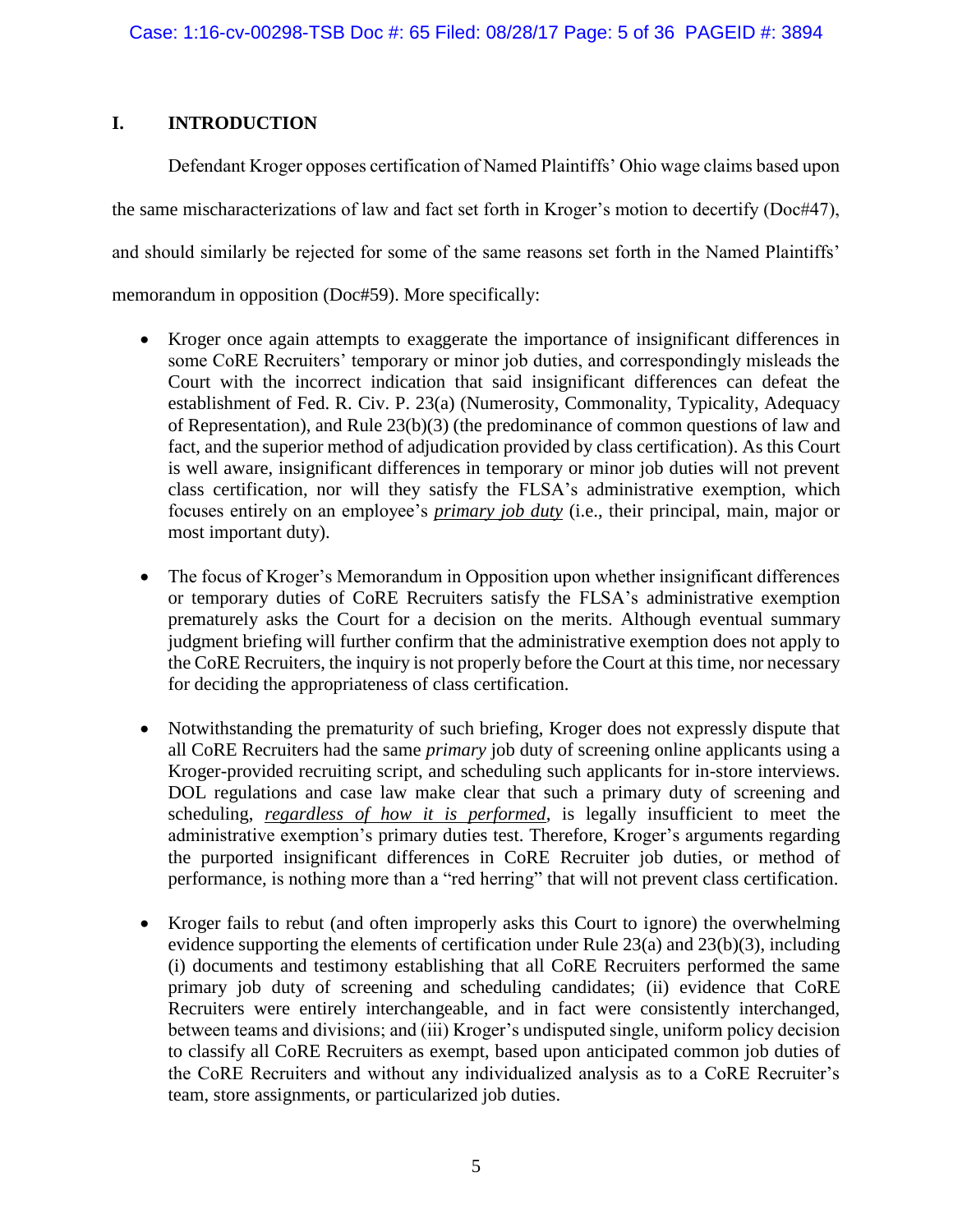For the foregoing reasons, and those set forth more specifically below, the Named Plaintiffs respectfully requests that this Court certify their Ohio wage claims under Fed. R. Civ. P. 23, approve the submission of the proposed notice to class members, and order that Defendant Kroger supplement its original production of names/addresses and other relevant information regarding Kroger's CoRE Recruiters employed from the beginning of its operations in 2014 to December 1, 2016.

## **II. THE ADMINISTRATIVE EXEMPTION**

Like its motion to decertify, Kroger's Rule 23 memorandum entirely focuses on the application of the FLSA's administrative exemption to the CoRE Recruiters, claiming that because CoRE Recruiters engage in allegedly varying duties, individualized treatment under the exemption is required. As this Court knows, the application of the administrative exemption is a question reserved for the merits of this case. The U.S. Supreme Court has made clear that while certification analysis may inevitably "entail some overlap with the merits of the plaintiff's underlying claim," *Wal-Mart Stores, Inc. v. Dukes*, 131 S. Ct. 2541, 2551, 180 L. Ed.2d 374 (2011), such inquiry "grants courts no license to engage in free-ranging merits inquiries at the certification stage." *Amgen, Inc. v. Connecticut Ret. Plans & Trust Funds*, 133 S. Ct. 1184, 1195, 185 L Ed.2d 308 (2013). Rather, merits questions may be considered to the extent—but only to the extent—that they are relevant to determining whether the Rule 23 prerequisites for class certification are satisfied. *Id.*

Here, the administrative exemption can should *only* be considered to the extent that it is relevant to Rule 23(a)'s prerequisites. Because Kroger's opposition relies upon mischaracterizations of the administrative exemption, however, an overview of the exemption's requirements is necessary to the Court's certification analysis.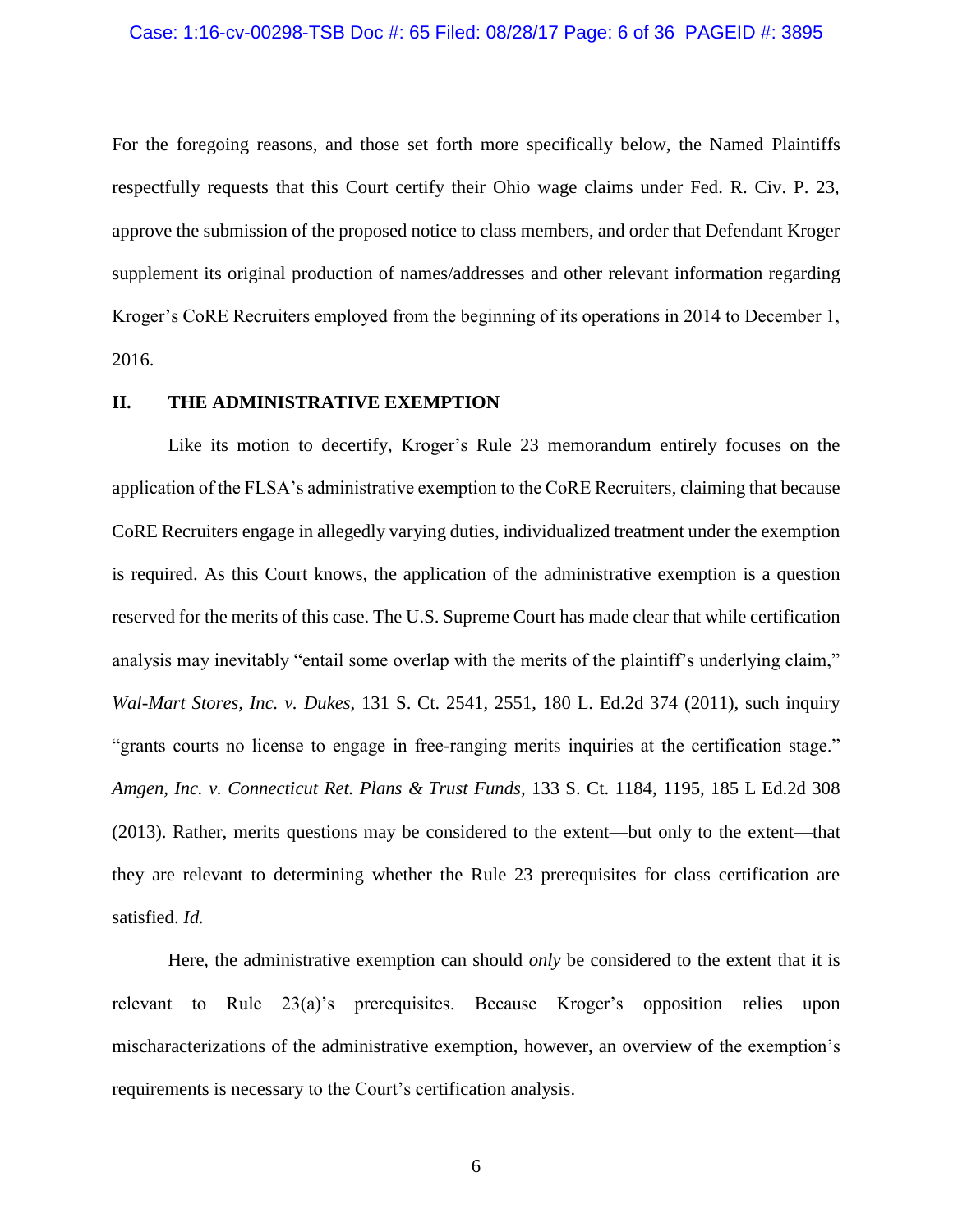To meet the administrative exemption's requirements, an employer must show three

elements by a preponderance of the clear and affirmative evidence:

- (1) The employee is compensated on a salary or fee basis at a rate of not less than \$455 per week …;
- (2) The employee's *primary duty* is the performance of office or non-manual work directly related to the management or general business operations of the employer or the employer's customers; and
- (3) The employee's *primary duty* includes the exercise of discretion and independent judgment with respect to matters of significance.

29 CFR § 541.200(emphasis added); *See also Orton v. Johnny's Lunch Franchise, LLC,* 668 F.3d

843, 847 (6th Cir.2012).

## **A. CoRE Recruiters' "primary duty" is to perform telephone screenings of online applicants and schedule them for in-store interviews**

Under the second and third factors of 29 CFR § 541.200, the employee's "primary duty"

is the focus. *Burton v. Appriss, Inc.*, 682 F.App'x 423 (6th Cir.2017). The term "primary duty"

means the principal, main, major or most important duty that the employee performs. 29 CFR §

541.700(a). Determination of an employee's primary duty must be based on all the facts in a

particular case, with a major emphasis on the character of the employee's job as a whole. *Id.*

Factors to consider when determining the primary duty of an employee include, but are not limited

to:

- (i) the relative importance of the exempt duties as compared with other types of duties;
- (ii) the amount of time performing exempt work;
- (iii) the employee's relative freedom from direct supervision; and
- (iv) the relationship between the employee's salary and the wages paid to other employees for the kind of nonexempt work performed by the employee.

*Id.* While time alone is not the sole test, the amount of time spent performing exempt or nonexempt work can be a useful guide in determining whether such work is the primary duty of an employee. (*Id.* at 541.700(b)); According to 29 CFR § 541.700(b):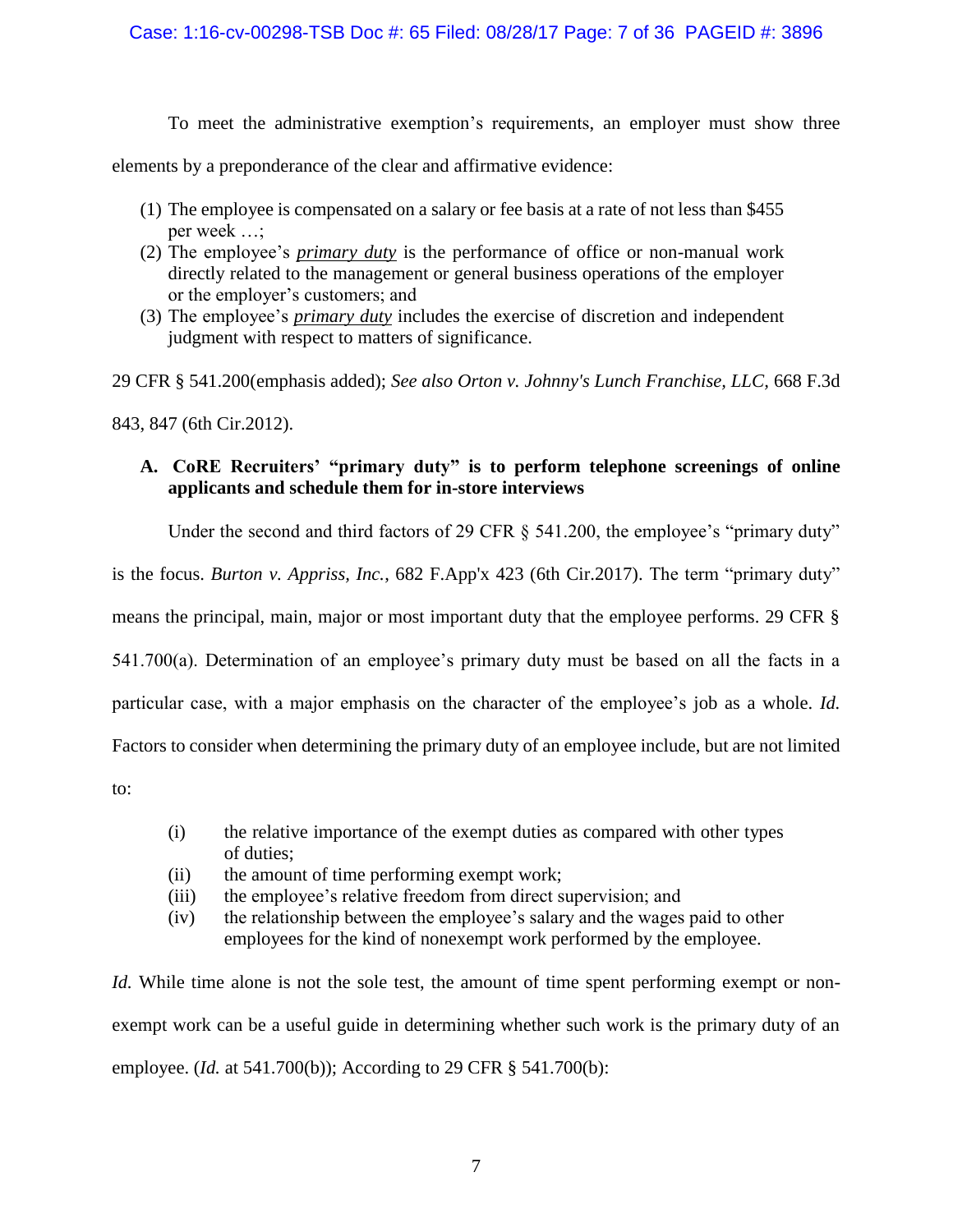The amount of time spent performing exempt work can be a useful guide in determining whether exempt work is the primary duty of an employee. Thus, employees who spend more than 50 percent of their time performing exempt work will generally satisfy the primary duty requirement... Employees who do not spend more than 50 percent of their time performing exempt duties may nonetheless meet the primary duty requirement if the other factors support such a conclusion.

In *Burton v. Appriss*, 2017 U.S. App. LEXIS 4763 at \*10 (6th Cir. 2017), the court determined that a plaintiff who spent only one third of her time in sales was precluded from showing that sales was her "primary duty," where she could not show that her selling duties were "more important" than the management duties where she spent the majority of her time. *See also Kelly v. Healthcare Servs. Grp., Inc.*, 106 F. Supp.3d 808, fn. 10 (E.D. Tex. 2013)("a showing of similarity concerning the amount of time spent doing exempt versus manual labor is highly probative.").

Here, Kroger cites to various alleged differences in minor or temporary assignments performed by certain CoRE Recruiters which have provided declarations on Kroger's behalf. Kroger fails to argue that any of these supplemental additional duties are "primary duties," or that these supplemental, additional duties were of such importance that the CoRE Recruiters screening and scheduling duties were subordinate to them. Instead, these declarations claim that individuals performed temporary assignments related to General Office recruiting, recruiting related to management positions, or various "floater" duties. These declarations were submitted for the first time in Kroger Memorandum in Opposition, and have not been subjected to cross-examination.

More importantly, however, these variances in job duties cited to by the declarants completely miss the point of the administrative exemption. Specifically, as set forth above the exemption is not concerned with *any* potential minor or temporary duties that an employee may perform. Rather, the exemption focuses on an employee's *primary duty* (i.e., their principal, main, major or most important duty). In this case, the evidence overwhelmingly shows that all CoRE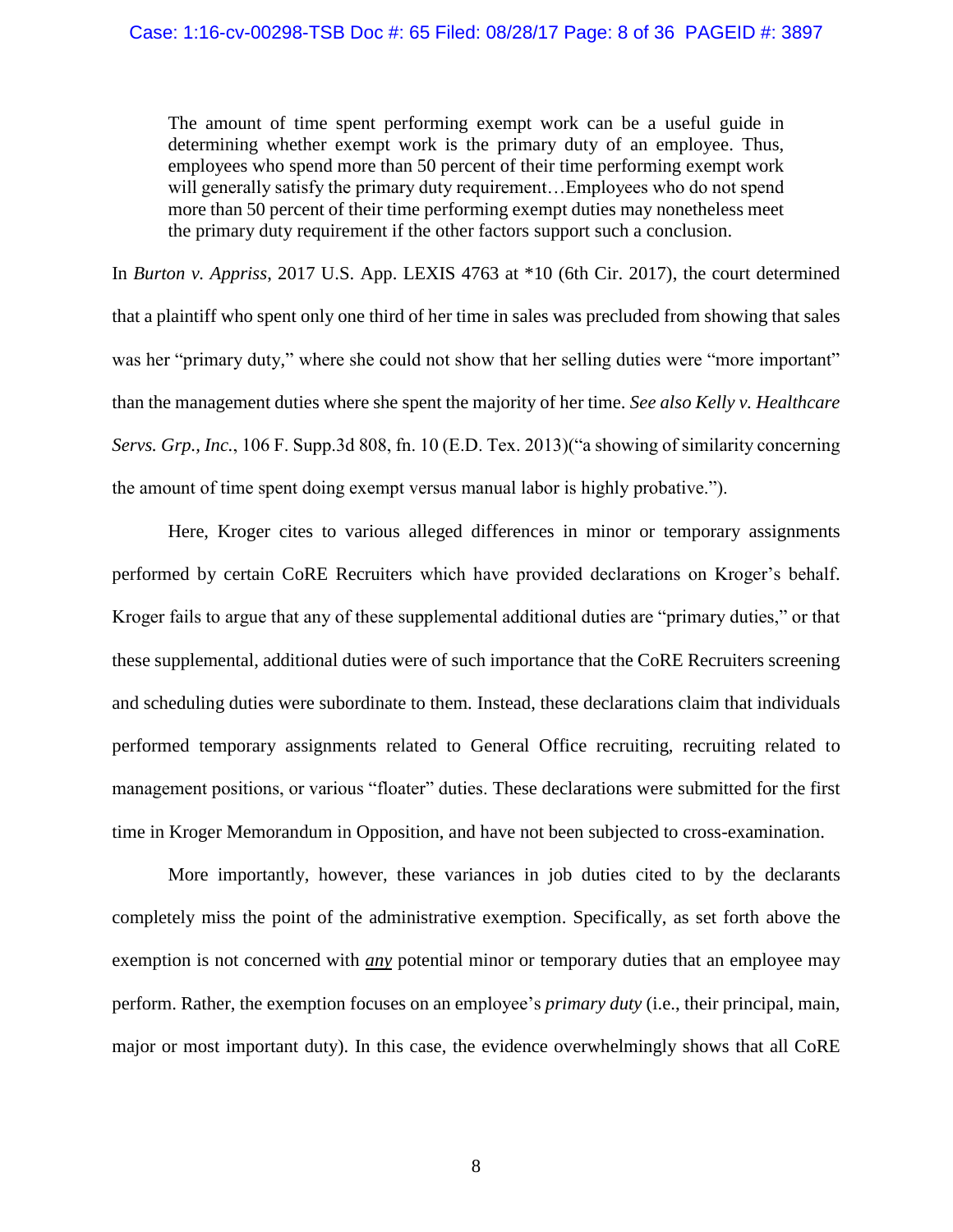Recruiters have the same *primary job duty* of screening online job applicants and scheduling them for in-store interviews.

First, Kroger's own common job description provides a central focus on screening online applicants and scheduling them for in-store interviews:

The Recruiter will be part of a dedicated recruiting team providing our grocery retail stores with best-fit candidates for hourly store positions. **The Recruiter will assess and screen applications, conduct phone screens, prepare interview packages, and present stores with a qualified slate of applicants**…

The job description's "essential job duties" provide further support, stating up front that CoRE Recruiters will "**[s]creen candidate applications** using best-fit criteria such as availability and behavioral assessment[,]" "**[c]onduct phone screens** to confirm interest and availability and share information about the position[,]" and "[a]ct as a steward of **positive candidate experience**."

Kroger training documents also confirm these primary duties, stating that the "three main duties" of a Recruiter are (1) reviewing candidate applications; (2) phone screening candidates and scheduling interviews; and (3) forwarding candidates to store specific job requisitions. *See* Doc#55, pg. 20.

Kroger's uniform decision to classify all CoRE Recruiters as exempt also supports this conclusion. Former CoRE General Manager Buck Moffett stated that the CoRE Recruiters were made exempt based upon his "overall vision" for the role and how CoRE Recruiters would conduct their job on a day-to-day basis. Moffett Dep. 39:4-23. Moffett indicated that this "overall vision" for the CoRE Recruiters was to "*ensure that the person that they are forwarding to the store meets our expectations for someone that would interact with our customers*," **which is done through a "phone screen."** Moffett Dep. 20:22-21:12; 39:4-40:6; 41:9-23(emphasis added).

Kroger phone records also indicate that CoRE Recruiters spent nearly all their time screening and scheduling candidates. CoRE Recruiters, as a group, spent 90% or more of their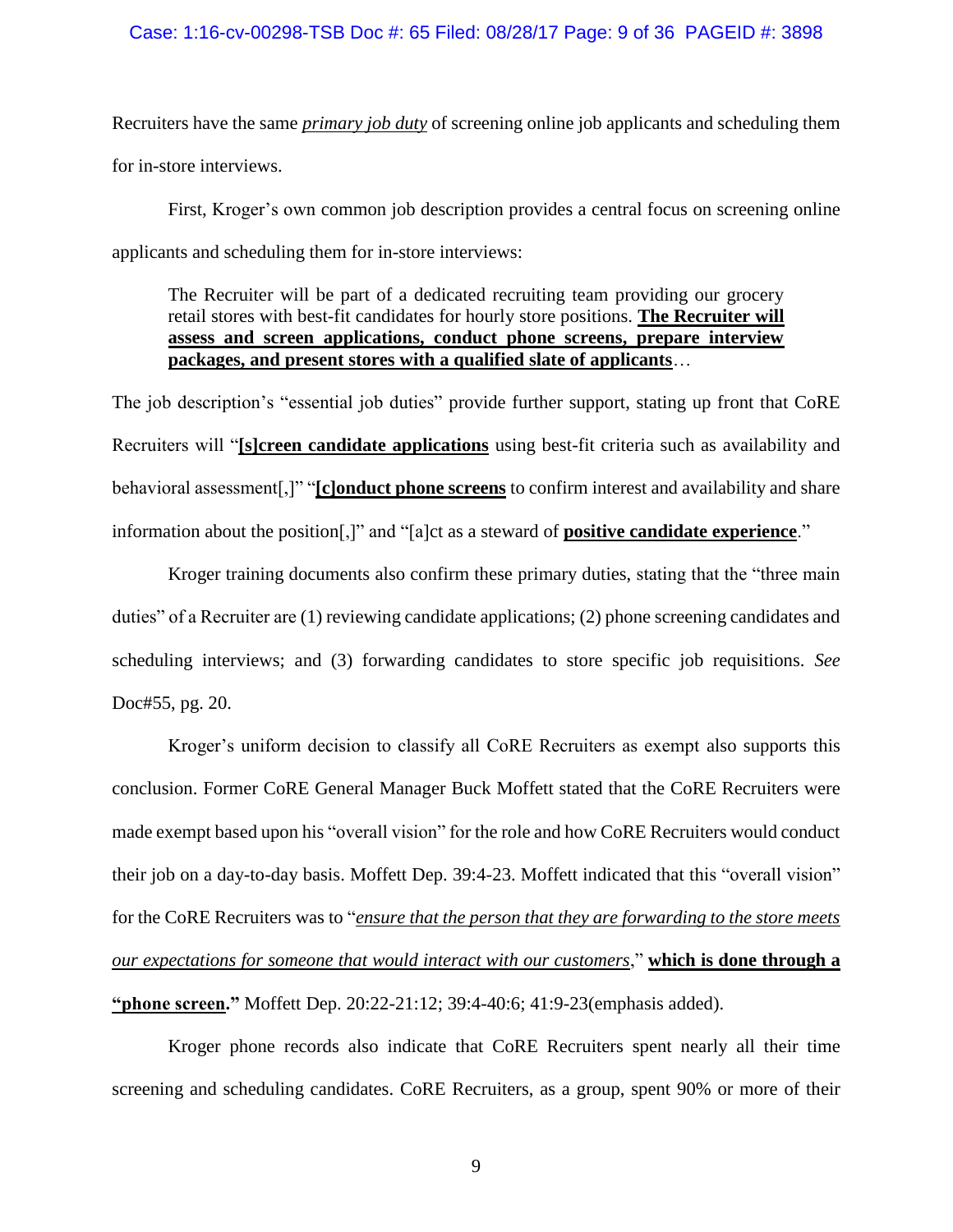### Case: 1:16-cv-00298-TSB Doc #: 65 Filed: 08/28/17 Page: 10 of 36 PAGEID #: 3899

time in the phone systems each week. (*See* Exhibit 8 to Smith Affidavit, attached to Doc#55 as Exhibit A). Even Kroger's employee-declarants, who Kroger claims spent significant periods outside of the phone system, spend the vast majority of their days (over 50%) performing phone screens:

| Employee <sup>1</sup> | <b>Average Recruiting Time</b> |
|-----------------------|--------------------------------|
| Erica Brown           | 86% (7/13/2015-5/1/2016)       |
| Katelyn Davis         | 69% (7/27/2015-7/10/2016)      |
| <b>Bailey Kearns</b>  | 86% (12/13/2015-7/10/2016)     |
| Aidan Keenan          | 86% (7/13/2015-7/10/2016)      |
| <b>Shawn Scott</b>    | 88% (7/13/2015-1/18/2016)      |
| Eric Shrider          | 74% (7/13/2015-4/10/2016)      |
| Laurie White          | 86% (8/3/2015-7/10/2016)       |

The fact that all CoRE Recruiters spent the majority of their time screening and scheduling candidates is highly persuasive to a finding that it is their primary job duty.

Screening and scheduling is also the CoRE Recruiters most important duty. This is made clear by Buck Moffett's testimony that CoRE Recruiters were regularly interchanged between teams to ensure adequate support. Moffett Dep. 106:7-23. CoRE Recruiters confirmed this fact, testifying that they would regularly support other teams' "needs" as part of their regular job duties. (Hardesty Dep. 32:4; Chipman Dep. 79:2-8; Rutledge Dep. 14:25-15:3; 58:15-59:2; Ward Dep. 26:8-23; Burchett Dep. 47:13-24).

Further, Kroger had a focus on performance goals and metrics concerning screening calls and interviews scheduled, a further indication of the importance of this duty. Specifically, CoRE Recruiters were required to meet minimum numbers of calls made and interviews scheduled per day, and were regularly "coached" or disciplined when they did not meet or exceed their call numbers. *See* pp. 19-20 of Doc#59. For example, Ellen Martin, a CoRE Recruiter on the mass hire

<sup>&</sup>lt;sup>1</sup> Phone data for Courtney Strosnider is unavailable given that Ms. Strosnider was promoted to a supervisory role in May 2015, and no phone records from Kroger are available prior to that period.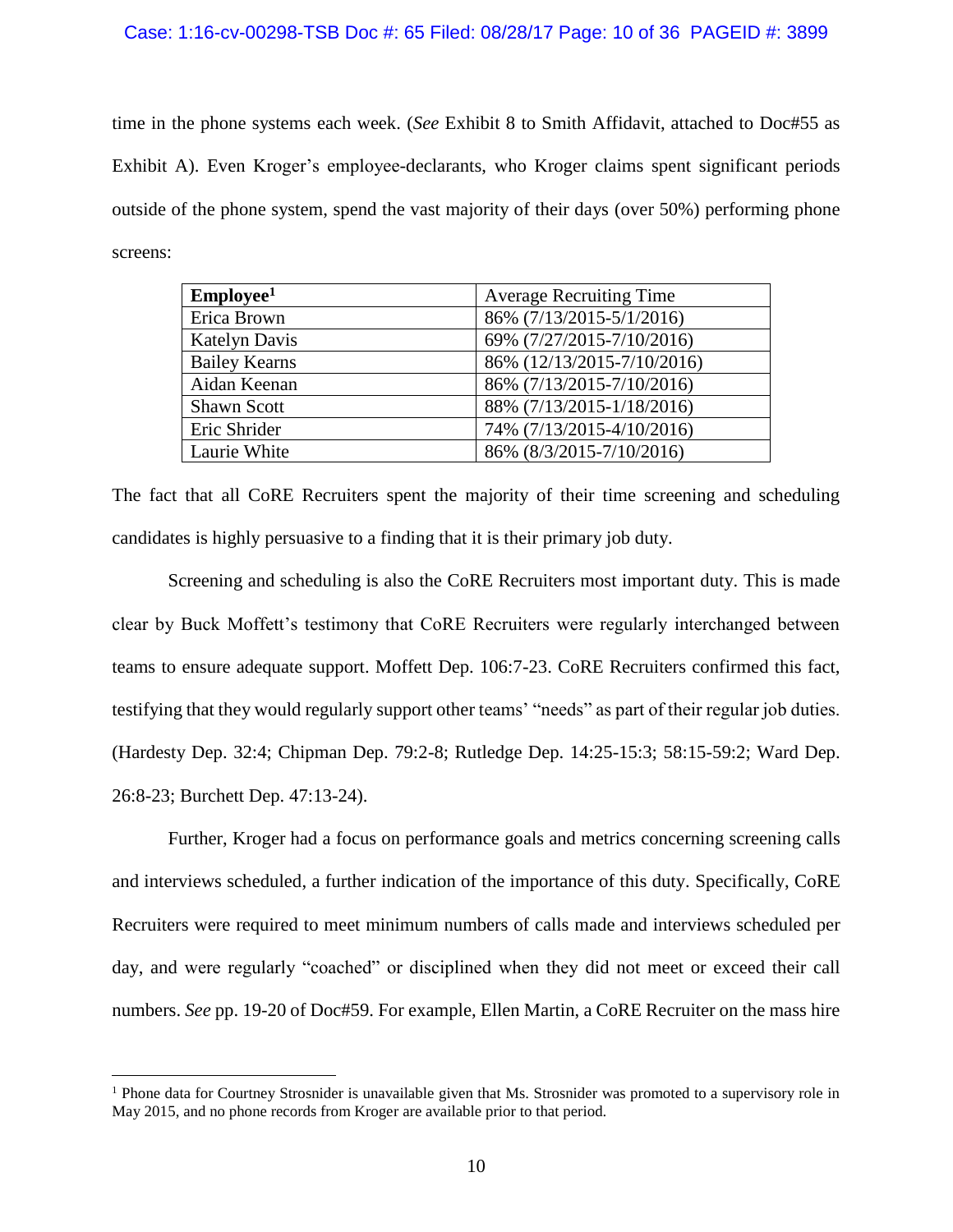team, was given a formal verbal warning by her supervisor for failing to meet her numbers, with an indication that "[i]f this pattern of low productivity is to continue in the future, she will receive a formal write-up." *See* Strosnider Dep. Exhibit 7. Courtney Strosnider, supervisor for the mass hire team, also sent out weekly updates to her team regarding her team's performance numbers, including calls made and interviews scheduled. Strosnider Dep. Exhibit 23.

Finally, contrary to Kroger's arguments, there is extensive testimony by both CoRE Recruiters and members of management showing that all CoRE Recruiters were primarily screening applicants and scheduling interviews:

- **Hardesty Deposition:** We did those special little projects early on in our hiring...Once the phone of the CoRE center got up and running, very few special projects. **We were all just simply setting up interviews and screening people on the phones**. (Hardesty Dep. 174:25-175:6).
- **Whitlow Deposition:** [Question]: What did the job consist of?; [Answer]: **Making outbound phone calls to candidates who applied to store positions as well as taking inbound calls**. (Whitlow Dep. 15:14-17; 16:6-11).
- **Chipman Deposition:** I guess **primarily I would phone screen candidates, schedule them for an interview** at pretty much store jobs at Kroger facilities, or Kroger grocery stores. (Chipman Dep. 82:24-83:6).
- **Hickey Deposition:** [Question]: And when you first started what were you doing on a dayto-day basis?; [Answer]: **Calling candidates, screening them to schedule them for phone interviews**. (Hickey Dep. 47:18-21).
- **Rutledge Deposition:** [Question]: What was your objective?; [Answer]: **To man a phone, to take inbound and outbound phone calls, and screen candidates for potential instore interviews**. (Rutledge 121:14-16).
- **Taske Deposition:** [Question]: So would you agree with me that due to whatever circumstances you encountered in your position as a recruiter, you weren't able to perform your job as you were trained to by Kroger?; [Answer]: **I was able to schedule interviews, and that was the main goal**. (Taske Dep. 54:21-55:2)…[Question]: Do you know of any recruiters whose job duties had them being off the phones for any length of time? [Answer]: I don't recall specific individuals, **but there was the expectation that metrics were still reached no matter what extra activities could have been**. (Taske Dep. 78:21-79:2).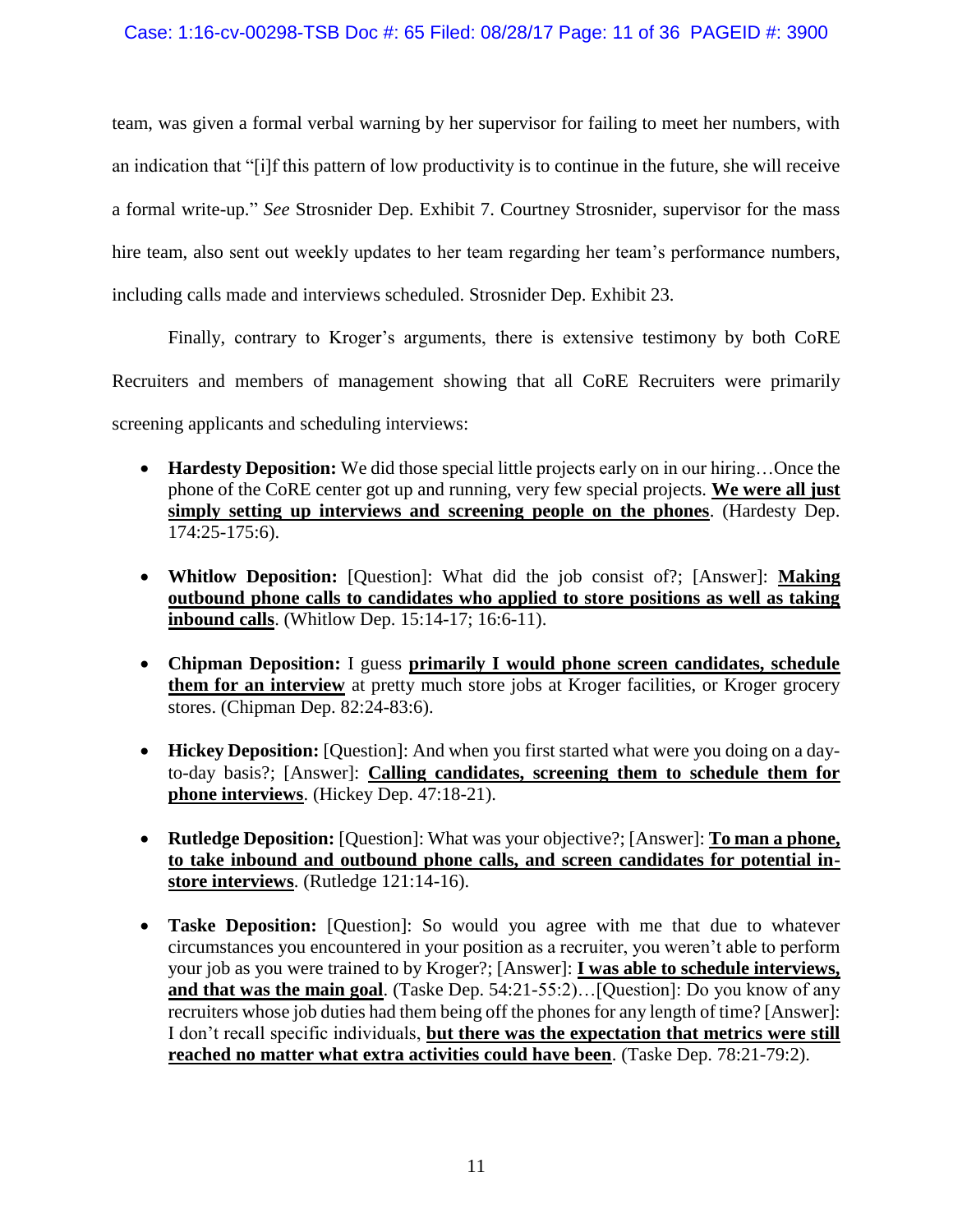- **Ward Deposition:** [Question]: What is your job? What do you do?; [Answer]: **To make appointments for people**. (Ward Dep. 18:6-11).
- **Hom Deposition:** [Question]: Do you know whether any other teams operate differently in terms of how they recruit, what stores or what things they look at in terms of where they want to – what stores they want to recruit for, at what point, anything like that? [Answer]: Do I have an understanding of that? No. I mean, it's all – like I said, **we're all recruiters, so we're all doing our job for the most part**…**We're all doing the same thing for the most part**; [Question]: How do you know that?; [Answer]: **Because we're all recruiters and we all need to hit our metrics**. (Hom Dep. 52:24-53:15).
- **Victoriano Deposition (Kroger HR Officer):** [Question]: Okay. Now the CoRE recruiters, do you have an understanding as to what they primarily do, what their job duties are?...[Answer]: So they – **they evaluate candidates that apply for positions**…**they contact candidates, and they work to send quality candidates to stores or these other business areas for open positions**. [Question]: Okay. And when they contact the candidate, do you have an understanding as to what they do? [Answer] **So they're screening them to see if they could be a fit for an open role**. (Victoriano Dep. 17:9-19; 7-15).
- **Schiff Deposition (Current CoRE General Manager and designated Kroger 30(b)(6) Representative):** [Question]: And it lists, Review Candidate's Applications, Phone Screen Candidates, and Schedule Interviews; Forward Candidates to Store, Specific Job Requisitions, is that right? [Answer]: Yes; [Question]: Okay. **And that's an accurate description of the recruiter's three main duties for all recruiters, is that correct, no matter what team you're on; is that right?** [Answer]: **At a high level**. (Schiff 30(b)(6) Dep. 102:13-23).

(*See also* Declarations of Named and Opt-In Plaintiffs, Exhibit E-L of Named Plaintiff's Motion

for Certification; Declaration of Laurie White, ¶ 11-13; Declaration of Shawn Scott, ¶ 6-7;

Declaration of Eric Schrider, ¶ 11-13; Declaration of Erica Brown, ¶ 4-9; Declaration of Aidan

Keenan, ¶ 3-5, 7-8).

Simply put, there can be no dispute that screening online applicants and scheduling interviews was what CoRE Recruiters' primarily did on a day-to-day basis, given Kroger's own documents and testimony conceding the same, the interchangeability of CoRE Recruiters among teams and divisions, the amount of time spent performing such tasks, the importance Kroger placed on performing such tasks by way of minimum numbers to meet and coachings/disciplinary actions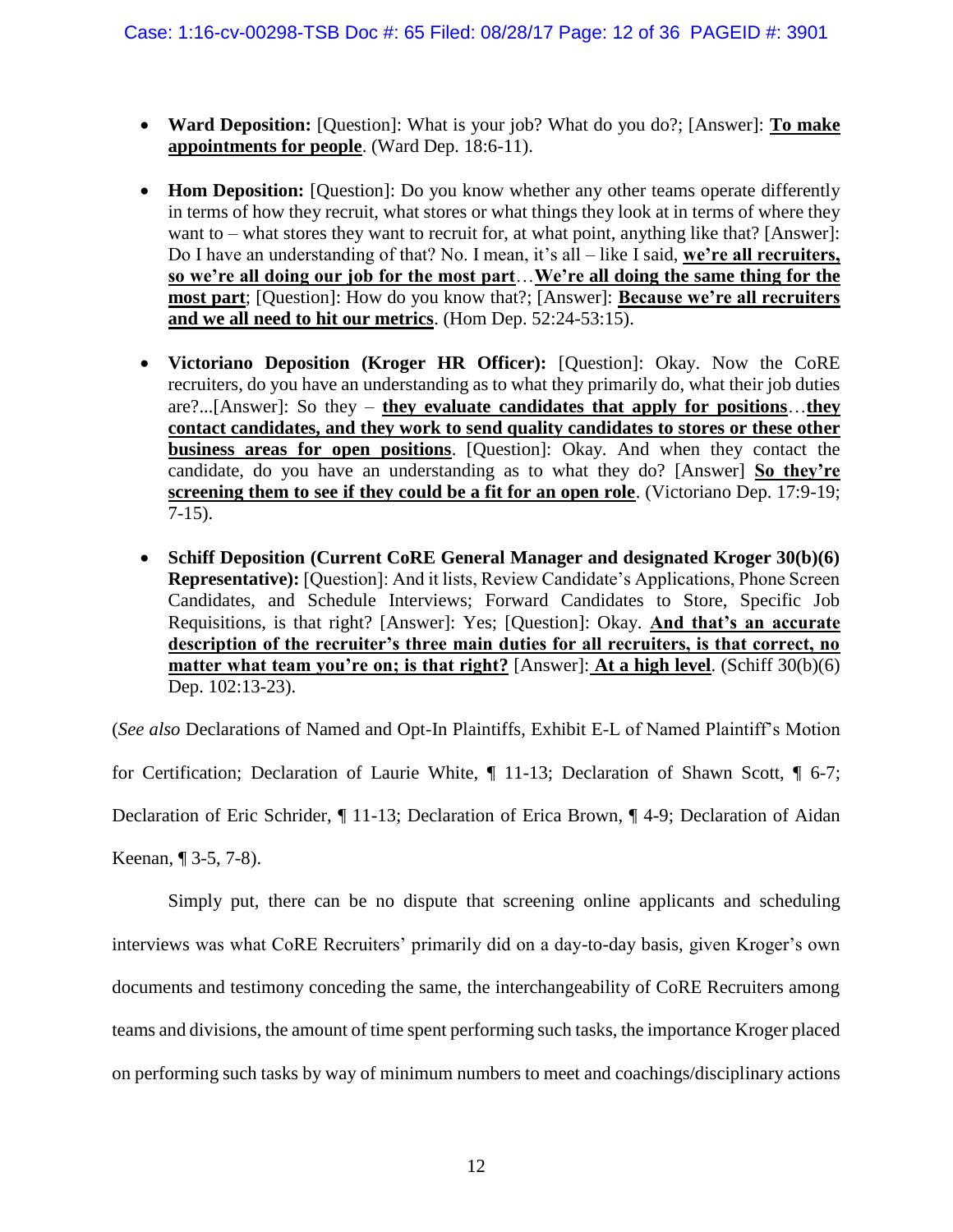for failure to meet them, and CoRE Recruiter testimony regarding their primary performance of such tasks.

## **B. Screening online applicants and scheduling in-store interviews is not "the performance of work directly related to the management or general business operations of the employer or the employer's customers"**

Once an employee's primary duty is determined, the next relevant question is whether an employee meets the first "duties test" set forth in 29 CFR § 541.201. That is, the CoRE Recruiters' primary duty of screening and scheduling candidates must be "the performance of work directly related to the management or general business operations of the employer or the employer's customers." 29 CFR § 541.201(a). To meet this requirement, an employee "must perform work *directly related* to assisting with the running or servicing of the business, as distinguished, for example, from working on a manufacturing production line or selling a product in a retail or service establishment." *Id.* (emphasis added). This "running or servicing of the business" includes work in functional areas such as "…personnel management; human resources; employee benefits…and similar activities." *Id.* at 541.201(b).

Work "directly related to the management or general business operations of the employer," in the context of human resources or personnel management, plainly contemplates employees who *actually manage* personnel and make such personnel decisions or recommendations regarding personnel matters. This may include hiring, managing disciplining and terminating employees or job candidates. *See* Dep't of Labor Opinion Ltr., Wage & Hour Div. 2005 DOLWH LEXIS 59 (Oct. 25, 2005). It may also include interviewing applicants, researching and implementing personnel processes and policies, and directly making recommendations to the company's hiring managers. *See* Dep't of Labor Opinion Ltr., Wage & Hour Div., 2000 DOLWH 10 (Dec. 8, 2000). It may even include employees who place candidates in contract positions, where such employees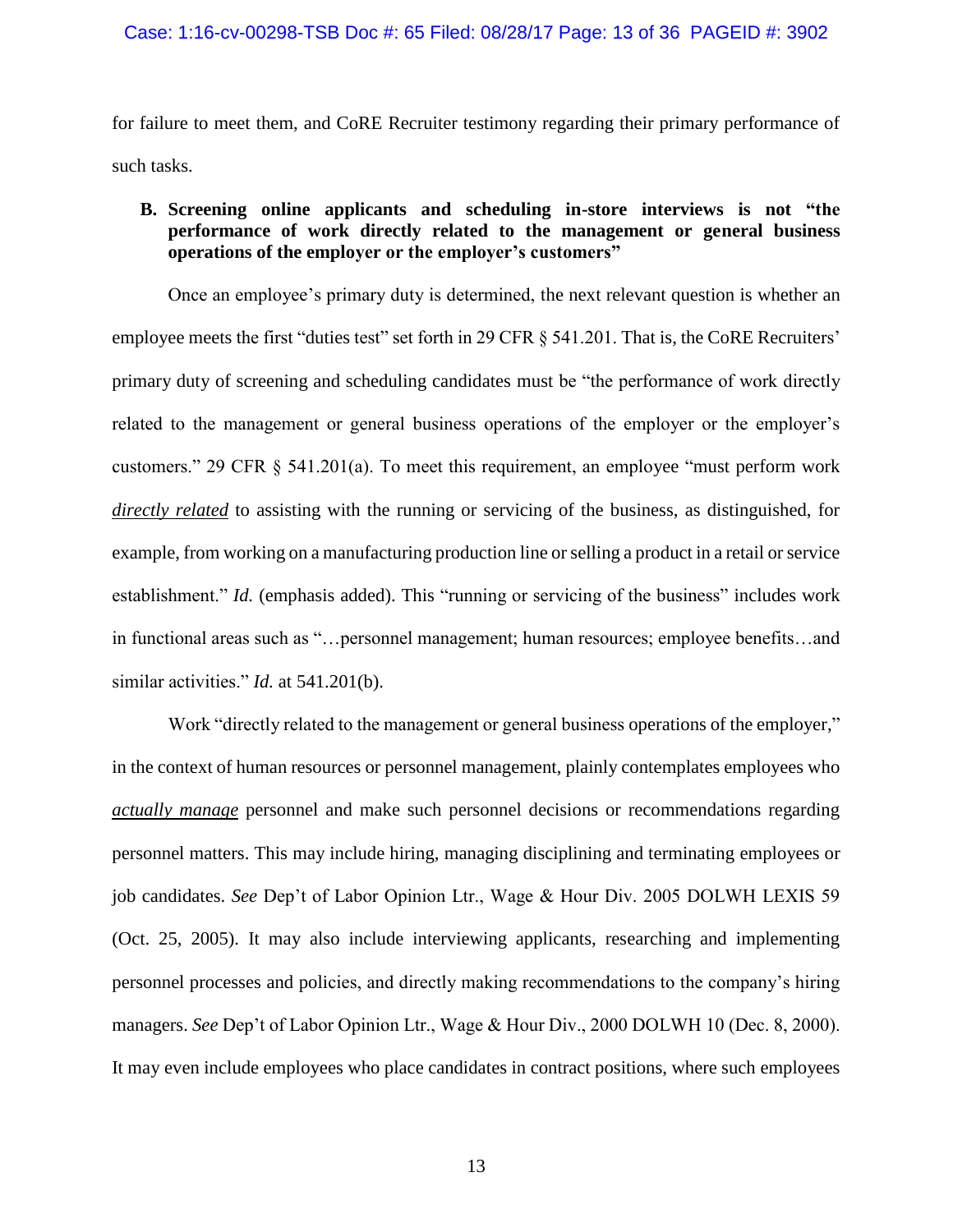#### Case: 1:16-cv-00298-TSB Doc #: 65 Filed: 08/28/17 Page: 14 of 36 PAGEID #: 3903

also "communicate directly with the employer's clients, and have authority to discipline, manage, coach, and counsel the candidates after placement. *Andrade v. Aerotek, Inc. (Andrade II*), 700 F. Supp.2d 738 (D. Md. 2010). However, such work "directly related to the management or general business operations of the employer" plainly *does not* include the mere screening of online job applicants and scheduling of in-store interviews. *See Ogden v. CDI Corp.* 2010 U.S. Dist. LEXIS 66686 at \*8-9 (D. Ariz. 2010)(finding no authority for the proposition that plaintiff's primary duties – scouting for candidates and recommending them to an account manager, constituted "the performance of work directly related to the management or general business operations of the employer.").

DOL Regulation 29 CFR §541.203(e) supports this conclusion.<sup>2</sup> In particular, the regulation makes a critical distinction between (a) **exempt "human resources managers" or "management consultants,"** who formulate, interpret or implement employment policies, or study the operation of a business and proposes changes in organization; and (b) **non-exempt "personnel clerks"** who "screen" applicants to obtain data regarding their minimum qualifications and fitness for employment. *Id.* Non-exempt personnel clerks reject all applicants who do not meet minimum standards for the particular job or for employment by the company. *Id.* The minimum standards used by screeners are set by the exempt human resources manager or other company officials, and the decision to hire from the group of qualified applicants who do meet the minimum standards is similarly made by the exempt human resources manager or company officials. *Id.*

<sup>&</sup>lt;sup>2</sup> It is not entirely clear whether 29 CFR § 541.203(e) applies to the first or second primary duties test of the administrative exemption, or both. Some cases have interpreted it under the first duties test (primary duty is the performance of work directly related to the to the management or general business operations of the employer). *See, e.g., Ogden v. CDI Corp.*, 2010 U.S. Dist. LEXIS 66686 at \*8-9 (D. Ariz. 2010). Others have applied the regulation to the second duties test (primary duty involves discretion and independent judgment with respect to matters of significance). *See Andrade v. Aerotek*, 700 F. Supp.2d 738, 747 (D. Md. 2010). In either event, this regulation clearly provides support for the fact that the CoRE Recruiters' primary duty of screening and scheduling applicants for instore interviews does not fall within the administrative exemption.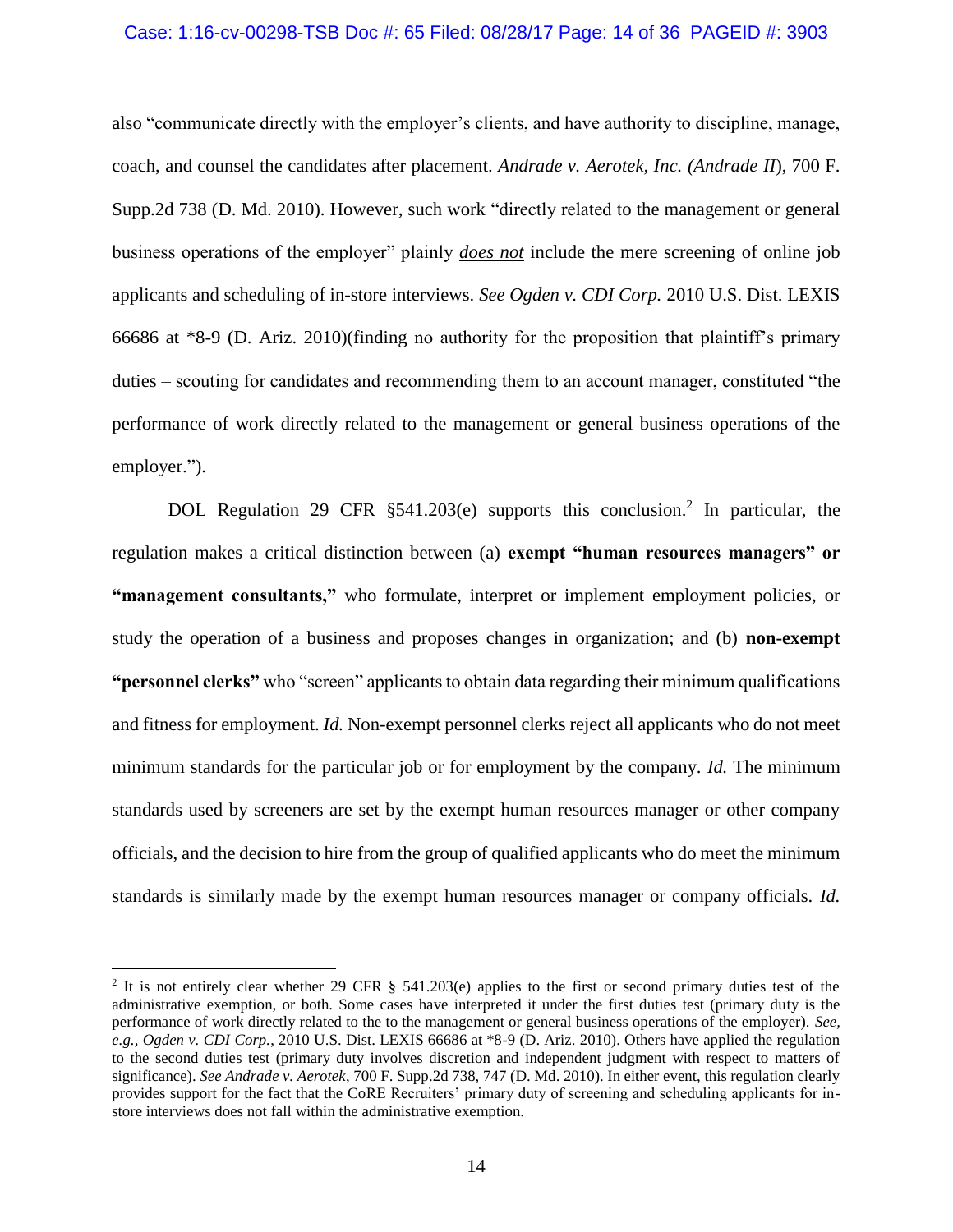### Case: 1:16-cv-00298-TSB Doc #: 65 Filed: 08/28/17 Page: 15 of 36 PAGEID #: 3904

"When [both] the interviewing and screening functions are performed by the human resources manager or personnel manager *who makes the hiring decision or makes recommendations for hiring* from the pool of qualified applicants, such duties constitute exempt work, even though routine, because this work is directly and closely related to the employee's exempt functions." *Id.*

Here, the CoRE Recruiters fall squarely in line with the regulation's example of personnel clerks who screen candidates for minimum qualifications and fitness for employment. They do not make the hiring decision or even recommend that a particular candidate be hired, (Schiff Dep. 99:3-13; Moffett Dep. 20:14-18, nor are they involved in any aspect of the hiring process beyond the initial phone screen and scheduling of an in-store interview. Moffett Dep. 66:10-67:13. Once an in-store interview is set up by the CoRE Recruiter, their involvement in the hiring process ends. (*Id.*). The regulation dictates that such a duty simply does not meet the test set forth in 29 CFR § 541.201.

The court in *Ogden v. CDI Corp.* came to the same conclusion with respect to a similar plaintiff-recruiter. 2010 U.S. Dist. LEXIS 66686 at \*8-9 (D. Ariz. 2010). Specifically, the plaintiffrecruiter testified to performing various job duties, including searching for qualified candidates, determining whether their background matches a job order, contacting a candidate and determining salary requirements, providing resumes of qualified candidates to his account manager, contacting a candidate for an interview with the client, and if the client was interested in the candidate, calling the candidate to make an offer on behalf of the client. *Id.* at \*7. The defendant-employer argued that such services were "in functional areas such as research, personnel management, human resources, and similar activities that are recognized as functions directly related to the running or servicing of a business[.]" *Id.* at \*8. The court rejected this argument, however, finding no authority for the proposition that plaintiff's primary duties–scouting for candidates and recommending them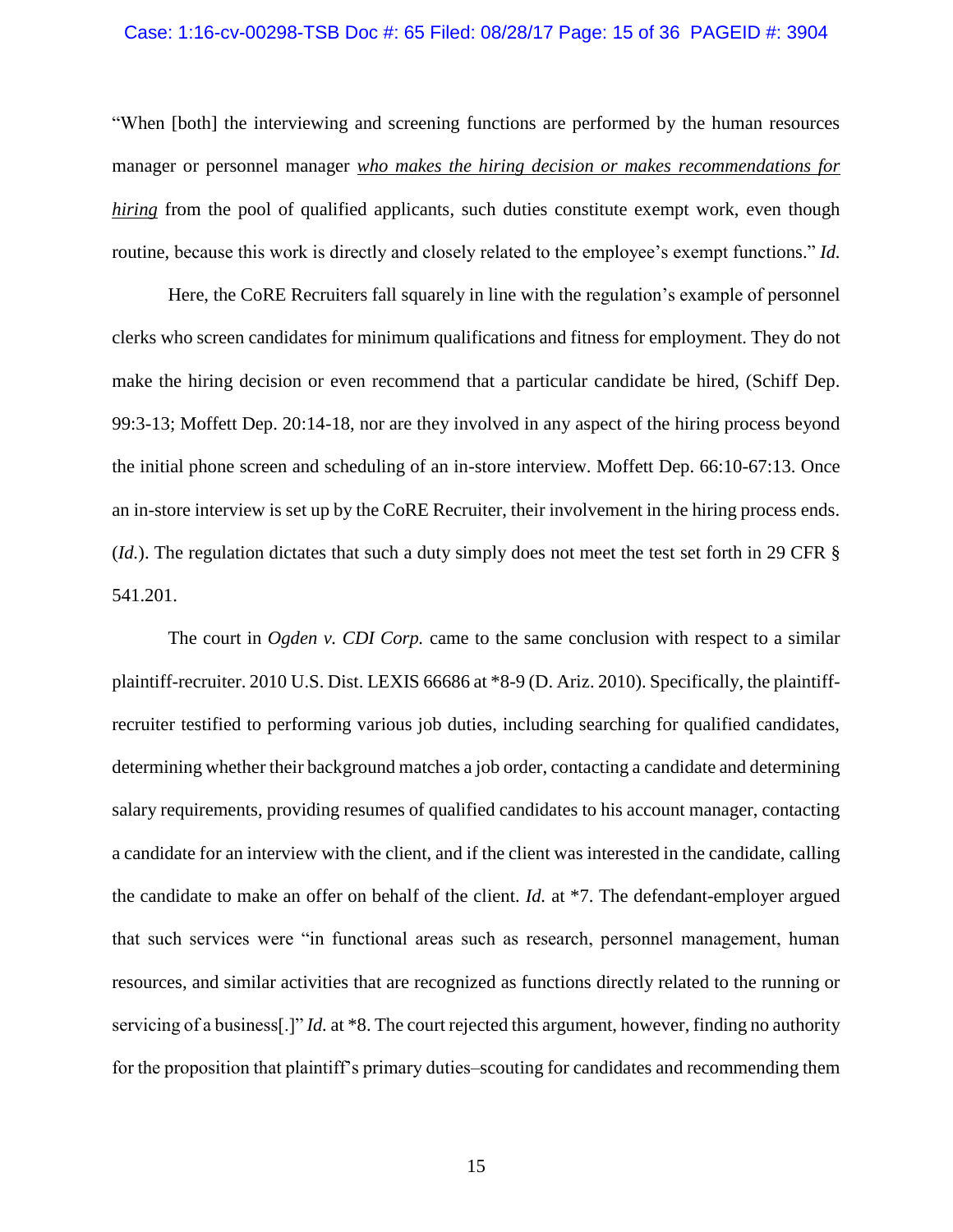### Case: 1:16-cv-00298-TSB Doc #: 65 Filed: 08/28/17 Page: 16 of 36 PAGEID #: 3905

to an account manager who, in turn, had complete discretion as to whether to recommend the candidate to a client–constituted "the performance of work directly related to the management or general business operations of the employer." 2010 U.S. Dist. LEXIS 66686 at \*8-9 (D. Ariz. 2010).

Since this finding can be made with respect to the "primary duty" of all CoRE Recruiters, an analysis of the "management or general business operations" test warrants certification of the Named Plaintiffs' Rule 23(b)(3) class.

## **C. The CoRE Recruiters' primary duties do not include "the exercise of discretion and independent judgment with respect to matters of significance"**

The exemption's second duties test requires that an employee's primary duty be the exercise of "discretion and independent judgment with respect to matters of significance." 29 CFR § 541.202(a). The exercise of "discretion and independent judgment" involves the comparison and the evaluation of possible courses of conduct, and acting or making a decision after the various possibilities have been considered. *Id.* The term "matters of significance" **refers to the level of importance or consequence of the work performed**. *Id.*(emphasis added). "Discretion and independent judgment" must be more than the use of skill in applying well-established techniques, procedures or specific standards described in manuals or other sources. 29 CFR § 541.202(e). Further, **the phrase** *does not* **include clerical or secretarial work, recording or tabulating data, or performing other mechanical, repetitive, recurrent or routine work**. *Id.* (emphasis added). Finally, an employee does not exercise "discretion and independent judgment with respect to matters of significance" merely because the employer will experience financial losses if the employee fails to perform the job properly. 29 CFR § 541.202(f).

The DOL regulations provide various factors to determine whether an employee "exercises discretion and independent judgment with respect to matters of significance," including: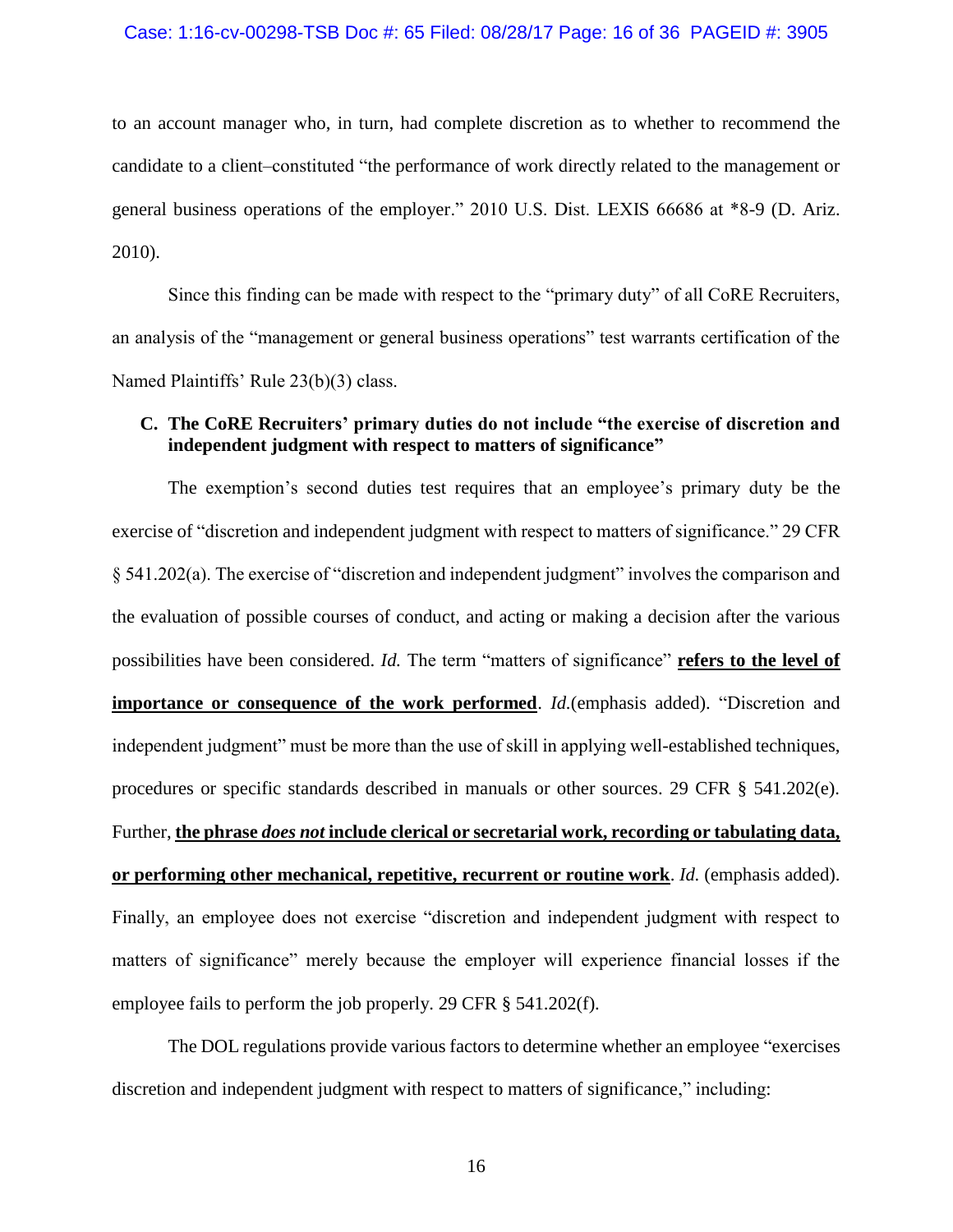- (1) whether the employee has authority to formulate, affect, interpret, or implement management policies or operating practices;
- (2) whether the employee carries out major assignments in conducting the operations of the business;
- (3) whether the employee performs work that affects the business operations to a substantial degree, even if the employee's assignments are related to operation of a particular segment of the business;
- (4) whether the employee has the authority to commit the employer in matters that have significant financial impact; whether the employee has the authority to waive or deviate from established policies and procedures without prior approval;
- (5) whether the employee has authority to negotiate and bind the company on significant matters;
- (6) whether the employee provides consultation or expert advice to management;
- (7) whether the employee is involved in planning long- or short-term business objectives;
- (8) whether the employee investigates and resolves matters of significance on behalf of management; and
- (9) whether the employee represents the company in handling complaints, arbitrating disputes or resolving grievances.

29 CFR § 541.202(b). These are typical management tasks. The relevant distinction in 29 CFR § 541.203(e) between human resources managers and personnel "screening" clerks (set forth above) also provides relevant insight, indicating that such minimal "screening" duties do not constitute exempt work unless done in conjunction with human resources management work.

Here, the CoRE Recruiters' primary duties of screening applicants and scheduling interviews, no matter how such duties are performed, simply does not require the exercise of "discretion and independent judgment *with respect to matters of significance*." The CoRE Recruiters do not make or recommend final hiring decisions. At most, they conclude whether to send along multiple online applicants to in-store interviews which are neither final recommendations for hiring nor actual hiring decisions. From there, the local store hiring representatives make the final hiring decision or recommendation from this pool of qualified candidates, after comparing and evaluating "possible courses of conduct, and acting or making a decision after the various possibilities have been considered." *See* 29 CFR § 541.202(a).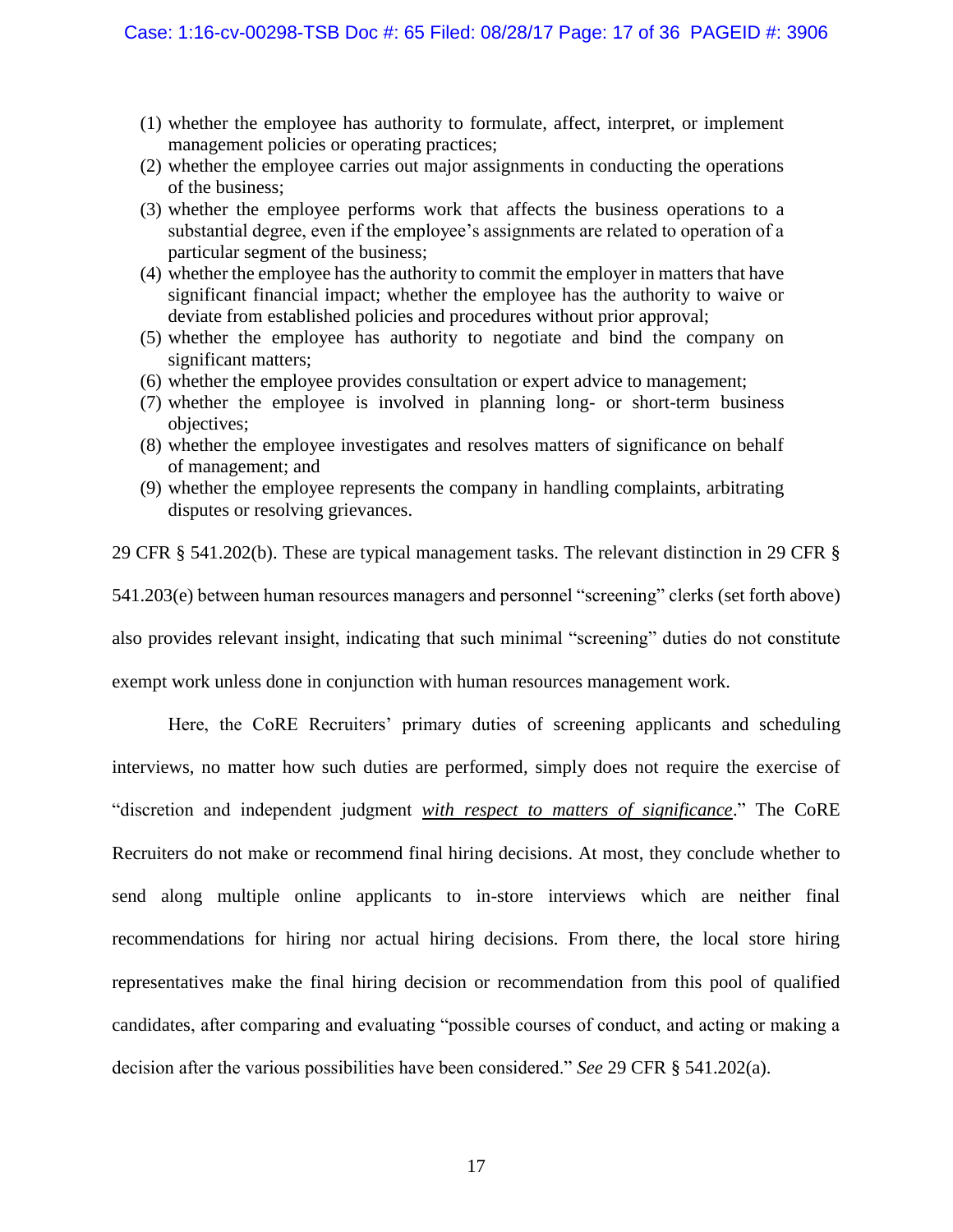#### Case: 1:16-cv-00298-TSB Doc #: 65 Filed: 08/28/17 Page: 18 of 36 PAGEID #: 3907

It is also worth noting that a CoRE Recruiter's scheduling of applicants for interview slots in no way commits the store to hiring the candidate, which, again, is in the sole and exclusive discretion of the local hiring representative. In fact, CoRE Recruiters have testified that more than 50% of the time a store will not hire the candidate sent to them (*See* Hom Dep. 29:5-14; Rutledge Dep. 42:18-25), and that even if a candidate is not sent along by a CoRE Recruiter, there are frequent occasions when that decision may be overridden by management at CoRE or the local store. (Rutledge 23:10-20; Hardesty Dep. 90:4-91:5; Chipman Dep. 178:15-179:20).

The distinction between employees who examine data and provide options, and employees who are the final decisionmakers exercising independent judgment after examining possibilities based on that data is reflected in Sixth Circuit case law. In *Foster v. Nationwide*, the Sixth Circuit distinguished Nationwide's Special Investigators from Department of Defense investigators in 2005 WH Opinion Letter 25:

DOL described the investigators' primary duty as gathering factual information and preparing a report that would allow the government agency [the decision maker] to determine whether to employ the individual under investigation. The DOL opined that the investigators were "merely applying their knowledge in following prescribed procedures or determining which procedure to follow, or determining whether standards are met." 2005 DOLWH LEXIS 25, 2005 WL 3308592.

*Foster v. Nationwide,* 710 F.3d 640, 649 (6th Cir. 2013). In contrast, Nationwide's Special Investigators did not merely gather information so that other employees could consider and make decisions; they "conducted investigations with the goal of resolving the indicators of fraud." *Foster*, 710 F. 3d at 650. *See also, Cameron v. Abercrombie & Fitch*, 2012 U.S. Dist. LEXIS 131557, \*21 (SD Ohio 2012)("while there is evidence that Plaintiff may have offered recommendations to resolve fit problems or to save money, there is also evidence that she often merely laid out possible options rather than making actual recommendations." Hence there was an issue of fact whether the exemption applied). Here the primary duty of the CoRE Recruiters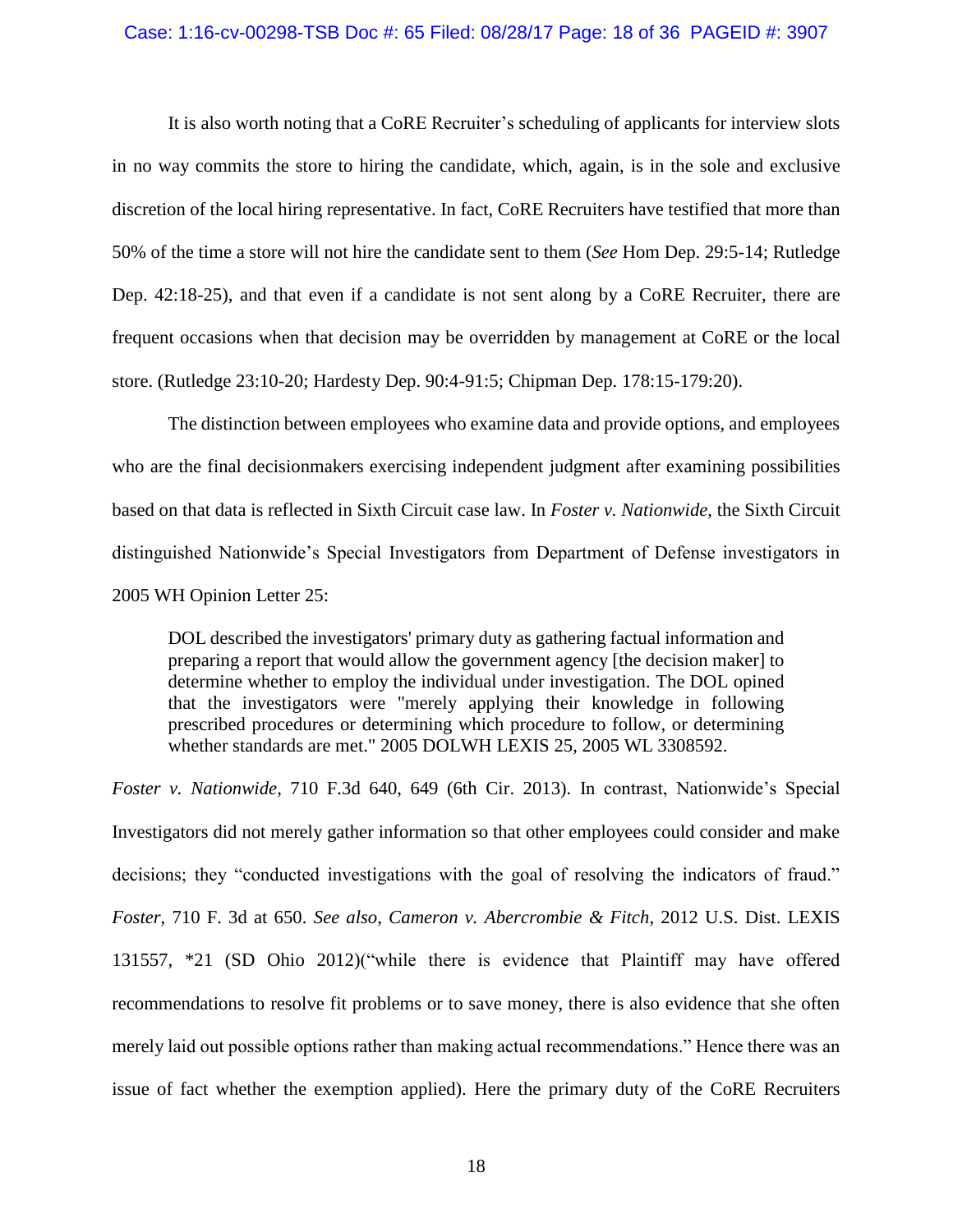### Case: 1:16-cv-00298-TSB Doc #: 65 Filed: 08/28/17 Page: 19 of 36 PAGEID #: 3908

involved gathering information and presenting options; the CoRE Recruiter does not make final recommendations or make the hiring decisions. This being the case, it is clear that whether the CoRE Recruiters' primary duty involved an exercise of independent judgment can be resolved efficiently in a Rule  $23(b)(3)$  class.<sup>3</sup>

## **D. Kroger's alleged differences in the CoRE Recruiters' exercise of discretion and independent judgment do not weigh against certification of the class**

Defendant alleges that the CoRE Recruiters performed their job differently and these differences mandate that a class cannot be certified because these differences will require a different analysis for each recruiter: "To prove this point, the Court need look no further than a potential class trial in this case, which would include (1) testimony from some recruiters who say they robotically selected every candidate for open positions so long as the candidates did not cuss at them; (2) testimony from other recruiters who say they used complete discretion and independent judgment in closely examining application materials and conducting in-depth interviews to select only best-fit candidates for open positions; (3) testimony from still other recruiters who say they exercised a level of discretion and independent judgment between the two extremes." (Defendant's Memorandum in Opposition, Doc#62, p. 9).

These purported distinctions, however, do not show that the CoRE Recruiters performed different tasks; rather, at most they show that the recruiters had different *ways* of performing *the same task*. Again, the recruiter's primary duties were the same. Further, there is no indication that there were differing policies that required these recruiters to exercise these allegedly different levels of discretion. Instead all alleged levels of discretion were open to all CoRE Recruiters. The CoRE Recruiters themselves simply chose how thorough their investigation would be. It would be

<sup>&</sup>lt;sup>3</sup> There is, of course, much more that could be said with respect to an analysis of independent judgment and discretion. See e.g. 29 CFR 202(b) quoted above.) However, from this facet of the analysis, it should be evident that the matter of whether the primary duty involves independent judgment can be resolved on a class basis.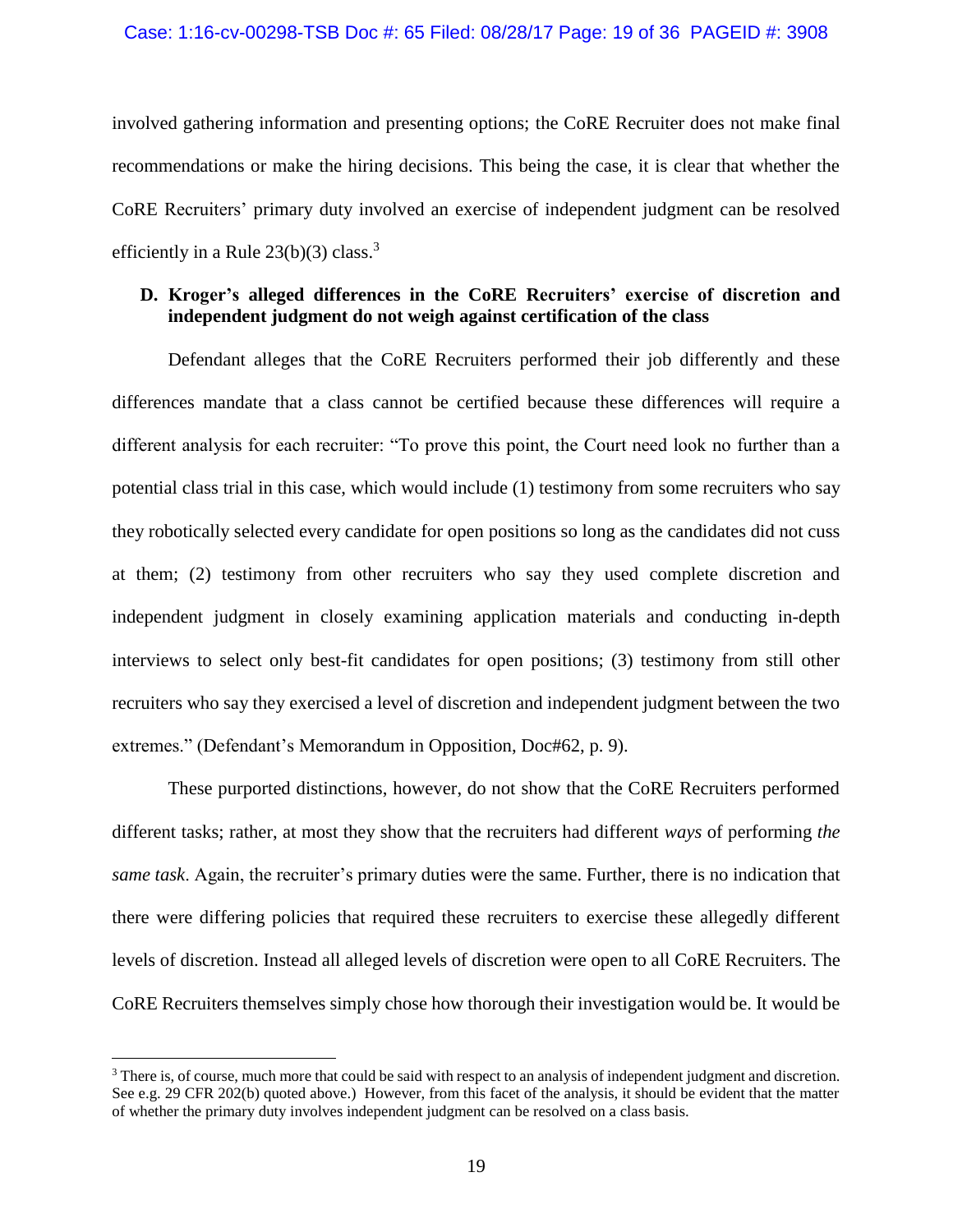absurd to hold that each individual recruiter could himself determine whether he would be exempt under the FLSA or not simply be deciding how thorough he wanted to be in his examination of the applicant applications.

Kroger's argument that the recruiters exercised differing levels of discretion does not mandate a determination that a  $23(b)(3)$  class should not be certified.<sup>4</sup>

## **III. NAMED PLAINTIFFS MEET THE FED. R. CIV. P. 23(a) AND 23(b)(3) CERTIFICATION REQUIREMENTS**

With a full understanding of the administrative exemption's requirements, it becomes clear

that Kroger's arguments opposing certification are meritless.

 $\overline{a}$ 

## **A. Named Plaintiffs have set forth an identifiable, unambiguous class to which they are members**

First, Named Plaintiffs have clearly set forth a proper class definition:

All employees classified as recruiters, who i) were employed at Kroger's Center of Recruiting Excellence ("CoRE") in Blue Ash, Ohio, at any time from the beginning of the CoRE's operations in 2014 to December 1, 2016, and ii) worked in excess of forty (40) hours during any given workweek.

Kroger claims that the Named Plaintiffs' limitation to recruiters who "worked in excess of

forty (40) hours during any given workweek" is flawed because it "begs a legal question at issue in this case." Doc#62, p. 36. This argument is confusing, to say the least. It is obviously true that individual recruiters who did not work in excess of forty (40) hours during any given workweek would not have a claim in this lawsuit. But it does not follow that placing such a limitation on the class "begs a legal question." Rather, it is a simple limitation on the class, meant to avoid ambiguity

<sup>4</sup> Defendant Kroger also makes an argument that it reclassified all its recruiters as non-exempt in November 2016, because of changes in the overtime regulations announced by the Obama administration that would change the salary basis for the exemptions to \$47,476/year. (Dkt 62, p. 25). However, by November 2016, the results of the presidential election were known and it was virtually certain at that time that those regulations would not be going into effect. In fact, the current DOL has informed the 5<sup>th</sup> Circuit of plans to revisit the provisions of the Obama regulations on this point. (See *State of Nevada, et al. v. United States Department of Labor*, et al., No. 4:16-CV-00731 on appeal to the Fifth Circuit). Thus it is possible to consider that Kroger re-classified its CoRE recruiters because there was significant reason to believe that the recruiters were non-exempt independent of the Obama regulations.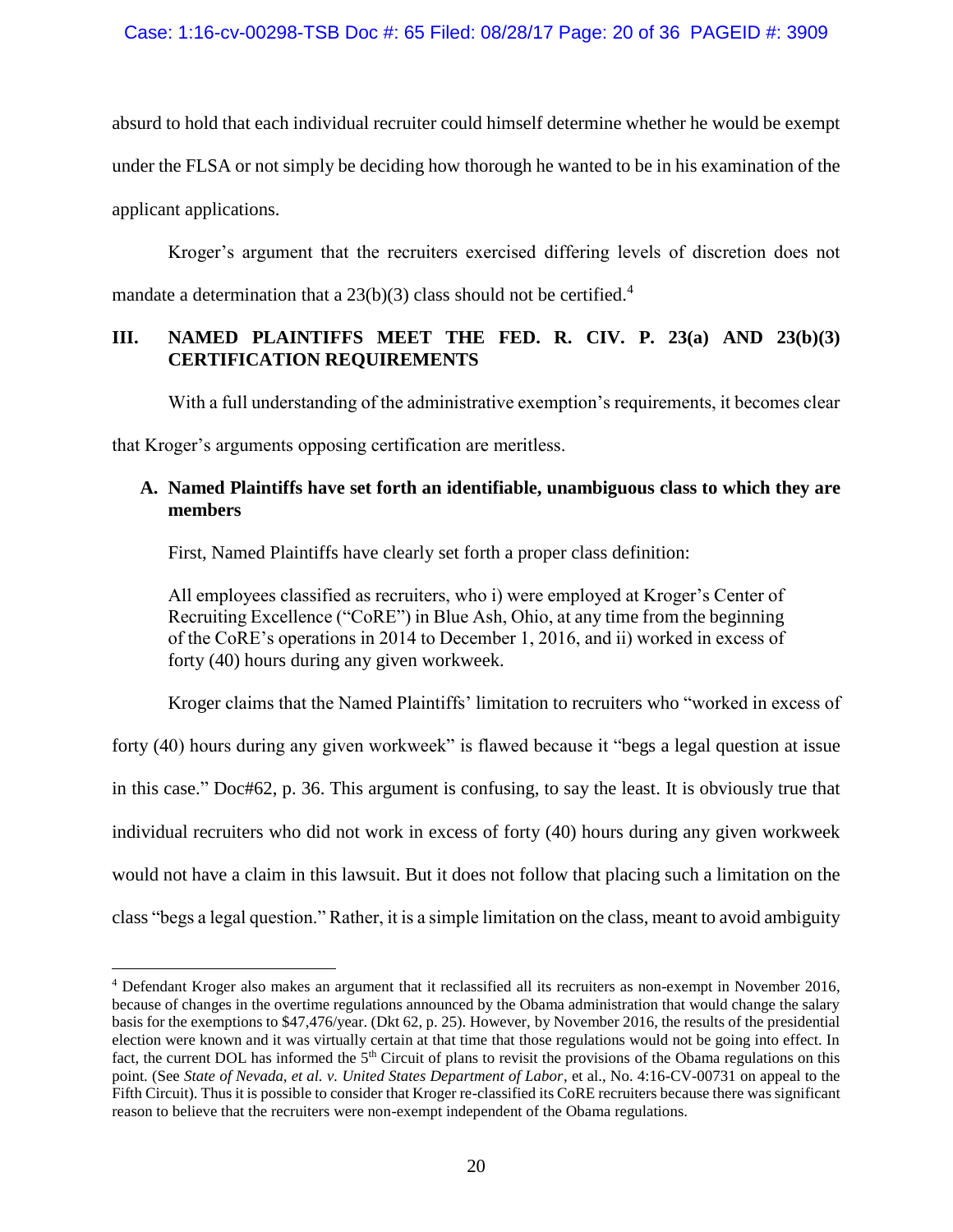### Case: 1:16-cv-00298-TSB Doc #: 65 Filed: 08/28/17 Page: 21 of 36 PAGEID #: 3910

in employees who never worked potential overtime hours (i.e. part-time employees, employees who worked only a day, etc.). It would seem in Kroger's best interests to agree to such a limitation, so that class members who do not have a claim are not unnecessarily included in the suit. Further, Kroger cites no law (and it would make no sense) that such a limitation, *which is meant to create a clear, identifiable class*, inevitably makes this class unidentifiable or ambiguous.

Kroger also claims that, per its phone records, the "vast majority" of recruiters worked less than 40 hours per week, and that a challenge to the accuracy of such records would require the Court to conduct "mini-hearings" on each class member. Doc#62, pp. 36-37. This is demonstrably false, as Kroger's own weekly work schedules show that all CoRE Recruiter teams have been regularly scheduled to work 9.5-hour days, with a one-hour lunch break, five days a week, thus constituting 42.5 hours of scheduled work (well above the 40 hours necessary for overtime compensation). *See* Exhibits 15-18 of Smith Affidavit, attached as Exhibit A to Doc#55. Further, all CoRE Recruiters who have opted in to the FLSA matter have provided testimony that they were regularly scheduled to (and did) work more than forty hours per week. (*See* Exhibits E-L of Doc#55; Doc#62, Ex. A White Declaration,  $\P$  21).

## **B. Plaintiffs meet the four prerequisites of Fed. R. Civ. P. 23(a)**

### 1. Numerosity

Under the same baseless theory regarding hours worked, Kroger claims that the number of potential class members is impossible to determine until the "merits of each recruiter's potential claim is evaluated." Doc#62, p. 37. This is patently false for the same reasons set forth above (i.e., work schedules and testimony indicating all class members worked more than 40 hours per week).

Kroger also argues numerosity is not met because "fewer than 30 people are interested in pursuing claims," apparently based upon the 27 Plaintiffs who have opted in to the FLSA litigation.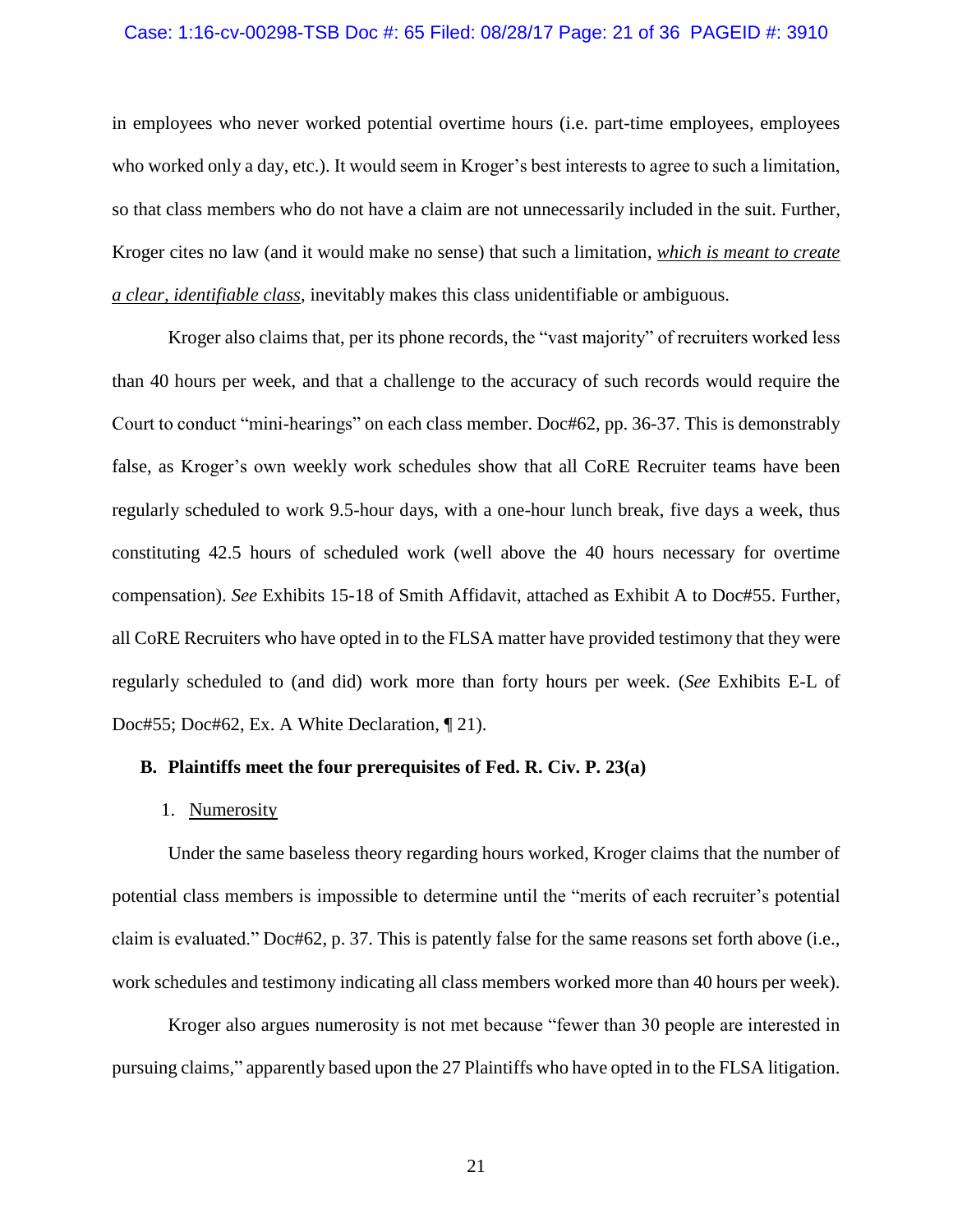### Case: 1:16-cv-00298-TSB Doc #: 65 Filed: 08/28/17 Page: 22 of 36 PAGEID #: 3911

Doc#62, p. 37. Such an argument ignores the fact that most of the employees who were provided notice of the FLSA collective action were current Kroger employees who were likely to have a reasonable fear of retaliation for their participation in such lawsuit, an important consideration in deciding whether joinder is impracticable. *See Swigart v. Fifth Third Bank*, 288 F.R.D. 177, 183 (S.D. Ohio 2012). Indeed, Opt-In Kelly Rutledge testified to at least one potential class member who did not opt in due to fear of retaliation. Rutledge Dep. 146:18-25.

Named Plaintiffs did receive a decent 15% response rate from potential class members, 48% of which were former employees.<sup>5</sup> Such a response rate is typical where employees are required to affirmatively opt-in to a lawsuit. *See McCormick v. Festiva Dev. Group, LLC,* D.Me. No. 09-365-P-S, 2010 U.S. Dist. LEXIS 14856, at \*15 (Feb. 11, 2010)("The opt-in rate in FLSA collective action not backed by a union is generally between 15 and 30 percent…The same inertia that promotes low response rates in opt-in collective actions fosters low *opt-out* rates in class actions maintained under Fed. R. Civ. P. 23(b)(3)."); *See also Ellis v. Edward D. Jones & Co., L.P.,* 527 F.Supp.2d 439, 444 (W.D. Pa. 2007)("Although a variety of reasons for failure to opt in have been posited, the strongest, at least among comparatively well-educated English-speaking parties, is likely "inertia": the view that the notice received in the mail is just another piece of junk that the recipient has neither the time nor interest to read, let alone act on.").

Finally, it is undisputed that 180 or more employees were eligible to receive notices in the FLSA litigation, and a class of that size easily meets the numerosity requirement.

<sup>5</sup> Even assuming Kroger's speculation regarding class members' lack of interest in the lawsuit has merit (it does not), there is a simple procedure under Fed. R. Civ. P. 23 to determine such interest: the opt-out or request for exclusion forms. This process certainly provides an adequate procedure for individuals who are not interested in the lawsuit to be excluded. Further, if Kroger truly disputes numerosity based upon lack of interest, it can request that the Court revisit the issue after exclusion forms are received. *See* Fed. R. Civ. P. 23(c)(1)(C)("An order that grants or denies class certification may be altered or amended before final judgment.").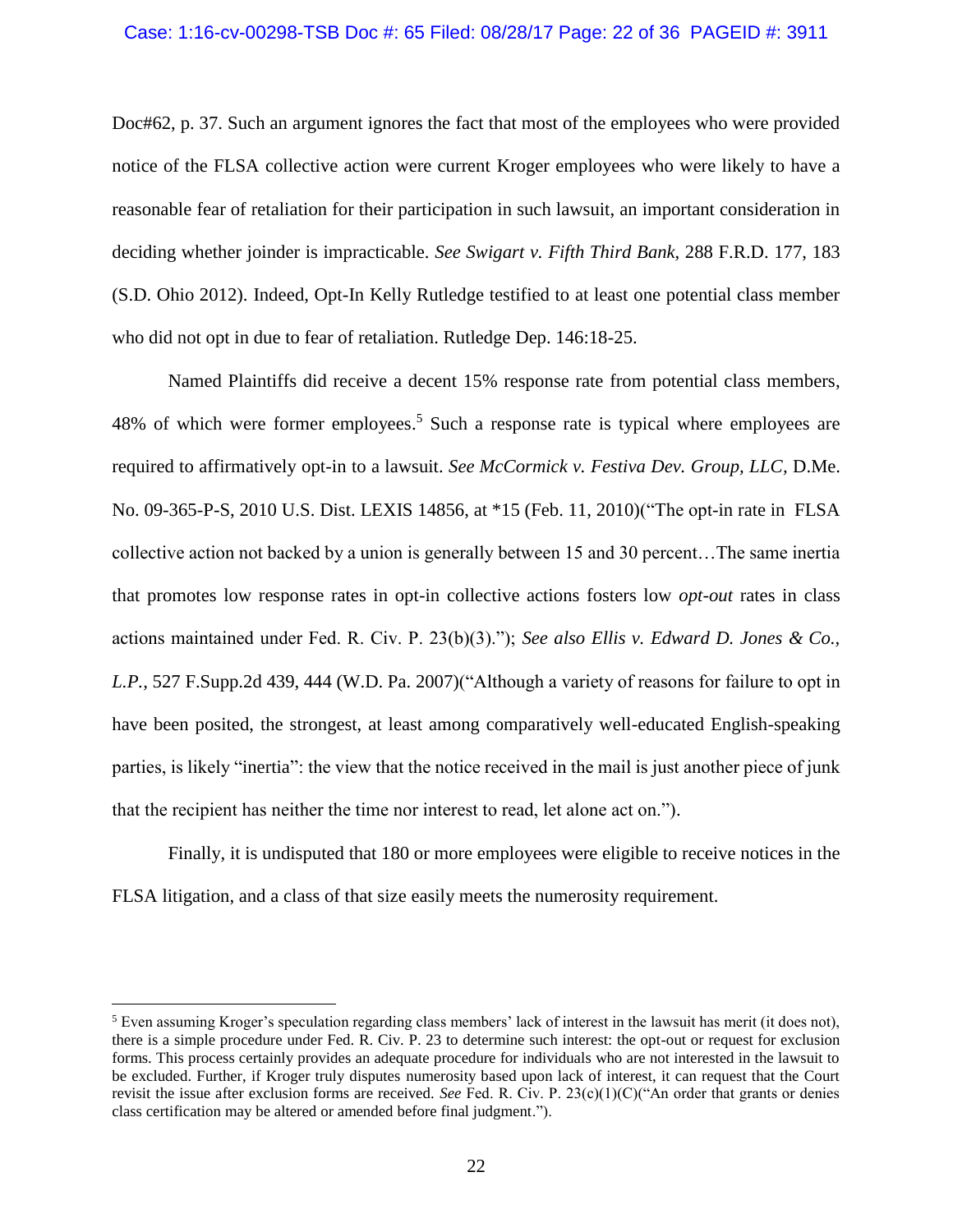## 2. Commonality

Consistent with its overarching theory, Kroger claims the Named Plaintiffs cannot establish commonality due to purported differences in class members' job duties, together with variances in the ways in which CoRE Recruiters perform their screening and scheduling tasks. As set forth above, this argument fails to understand that (a) the administrative exemption focuses only on employees' *primary* job duties (here, screening and scheduling applicants); and (b) that the differences as to the ways in which CoRE Recruiters perform their limited screening and scheduling functions makes no difference in the administrative exemption because such duties, no matter how they are performed, arguably do not constitute exempt work. Kroger's arguments are simply off-point.

## *a. Kroger's uniform classification decision, common job description, training documents, and other common documents are compelling evidence of commonality*

There is a great deal of compelling evidence within Kroger's own documents and testimony indicating that all CoRE Recruiters had the same primary job duties of screening and scheduling. Rather than dispute this evidence, Kroger argues that the Court should ignore it and instead focus on its recently provided employee declarations from eight current employees, who claim to perform job duties other than or in addition to screening/scheduling, and exercise levels of discretion which are different than the levels exercised by other CoRE Recruiters. (Doc#62, p. 33).

Kroger's request that the Court turn a blind eye to evidence set forth in Kroger testimony, job descriptions and training documents simply has no basis in law. Multiple courts, including this one, have found that general uniform policies which are applied to a group of employees are critical to a finding of commonality. *See Dukes v. Wal-Mart*, 564 U.S. 338, 131 S. Ct. 2541, 2553 (2011)("significant proof that an employer operated under a general policy of discrimination" can satisfy commonality for purposes of Rule 23); *Swigart v. Fifth Third* Bank, 288 FRD 177, 184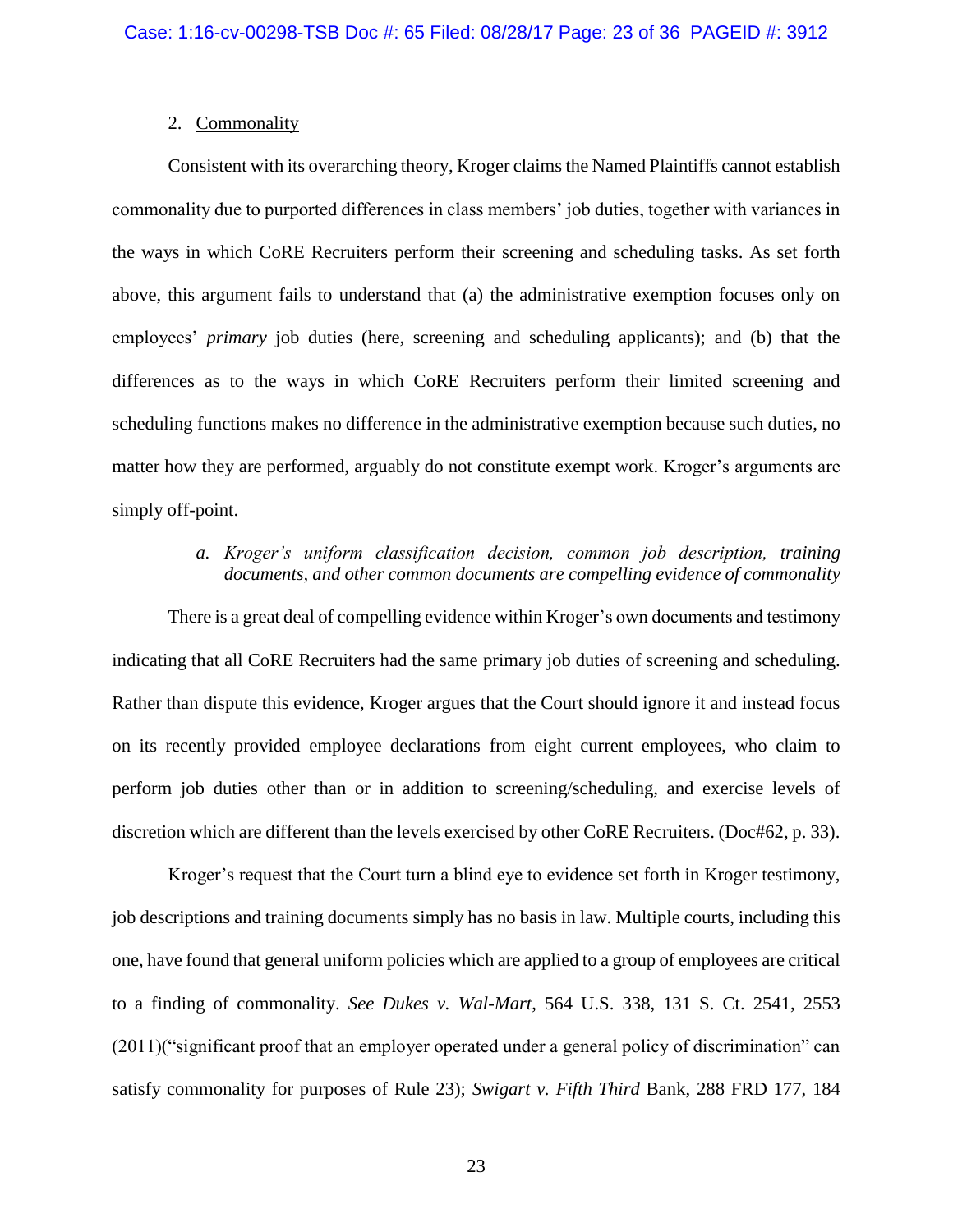(S.D. Ohio 2012)(finding that "all of the purported critical differences in job duties were not enough to stop defendant from conducting a blanket audit in determining whether to classify all its MLOs as exempt from overtime…"); *Hurt v. Commerce Energy*, 2013 U.S. Dist. LEXIS 116383 at \*11 (N.D. Ohio 2013)("because the Plaintiffs have identified state-wide policies that a jury could find are inconsistent with exempt, independent contractors, the Court finds that the proposed class satisfies the commonality requirement."); *Meyer v. United States Tennis Assn*., 297 F.R.D. 75, 83 (S.D.N.Y.2013)("Given the uniform classification of [Umpires], the uniform description of [Umpires'] duties, the . . . [finite three-week period during which the U.S. Open event takes place once a year], and the discrete, geographical location of the [Open], this Court concludes that Plaintiffs have sufficiently established commonality."); *Nerland v. Caribou Coffee*, 564 F. Supp.2d 1010, 1019, 1031 (D. Minn. 2007)(Finding that "[t]he job description is competent generalized evidence of the uniform scope of duties and responsibilities of all Caribou store managers, and a factual demonstration that every Caribou store manager…[was] expected to perform these duties."); *Hendricks v. Total Quality Logistics, LLC*, 292 F.R.D. 529, 539 (S.D. Ohio 2013)("Collectively, the job descriptions, training program, comprehensive manuals, and suggested daily schedule strongly indicates that uniformity exists in the work performed by LAETs.").

Further, CoRE General Manager Rana Schiff has testified on behalf of Kroger that the CoRE Recruiter job description is an accurate representation of the jobs Recruiters actually performed:

Q. At the top of Exhibit 6, it says, The Kroger Company Corporate Position Profile. What is a corporate position profile?

A. It's the profile that describes the job.

Q. And how is a corporate position profile used by Kroger?

24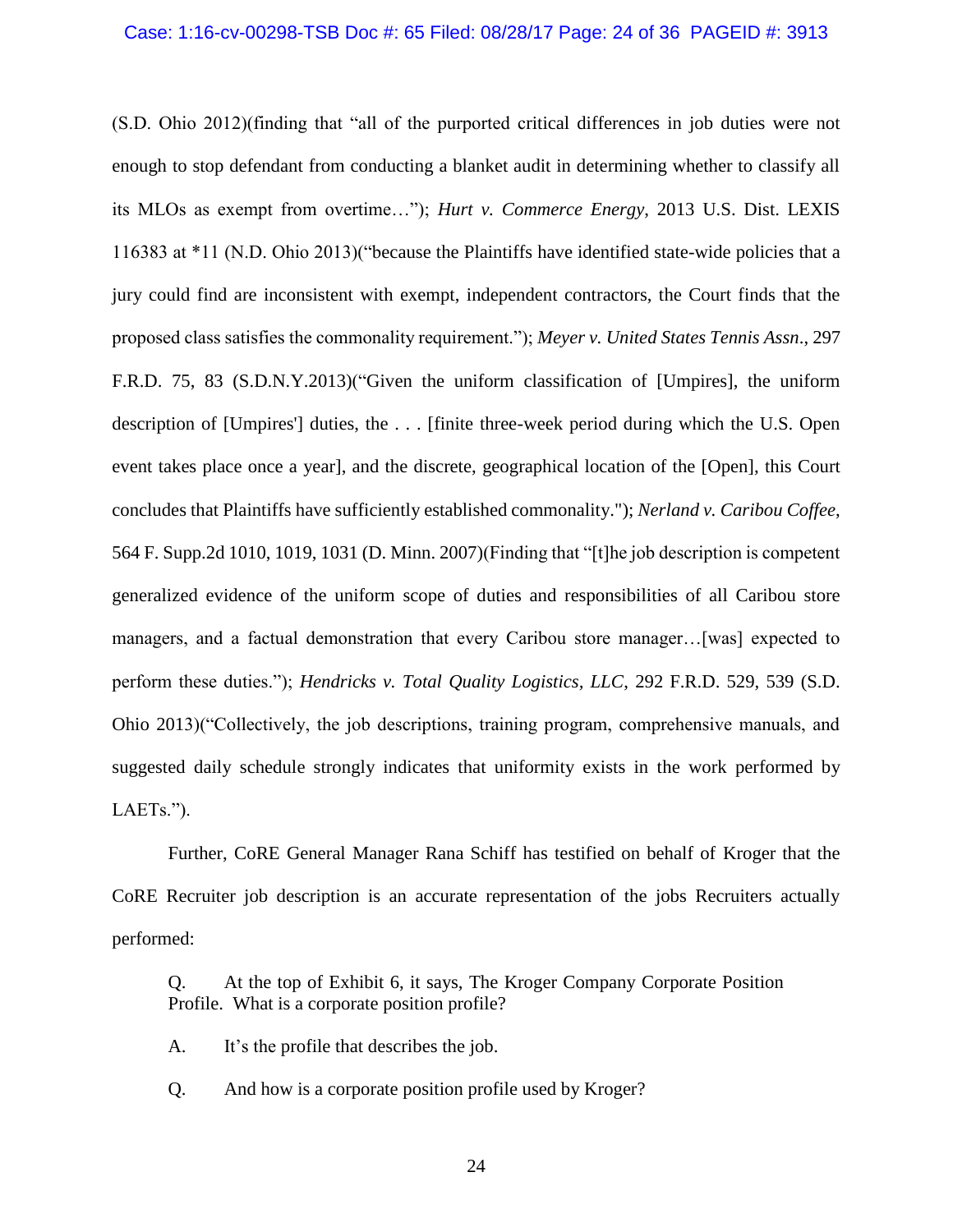A. To hire individuals

[…]

Q. Okay. And this corporate position profile would have been applicable to all recruiters, Correct –

A. Yes.

Q. -- okay, no matter what team they may have worked for, no matter if they were doing mass hire; is that correct?

A. Yes.

[…]

Q. Have the recruiters' job duties changed at all, as a result of being changed to Nonexempt?

A. No.

Q. And again, referring back to Exhibit Number 6, the only change you referred to was the FLSA statute. With respect to that profile from October  $30<sup>th</sup>$ , 2014, that would be the only difference as of today, correct?

A; That I'm aware of.

Schiff Dep. 53:5-13; 54;2-9; 61:19-62:4.

Such evidence is extremely supportive of the notion that all CoRE Recruiters were hired

to perform the same primary job duty of screening and scheduling applicants. It is also competent

evidence that these are the primary duties *actually performed* by the CoRE Recruiters, especially

where it directly contradicts declarations submitted by the employer which claim otherwise.

b. *CoRE Recruiters' testimony and other documentary evidence supports that all CoRE Recruiters actually performed the same primary job duties, thus further satisfying commonality.*

Additional documentary evidence and testimony shows that the CoRE Recruiters *in fact* performed the same primary job duties of screening and scheduling candidates. Phone records show that CoRE Recruiters, including Kroger's own declarants, spent the vast majority of their time in the phone systems. Additionally, CoRE Recruiters and Kroger management all testify to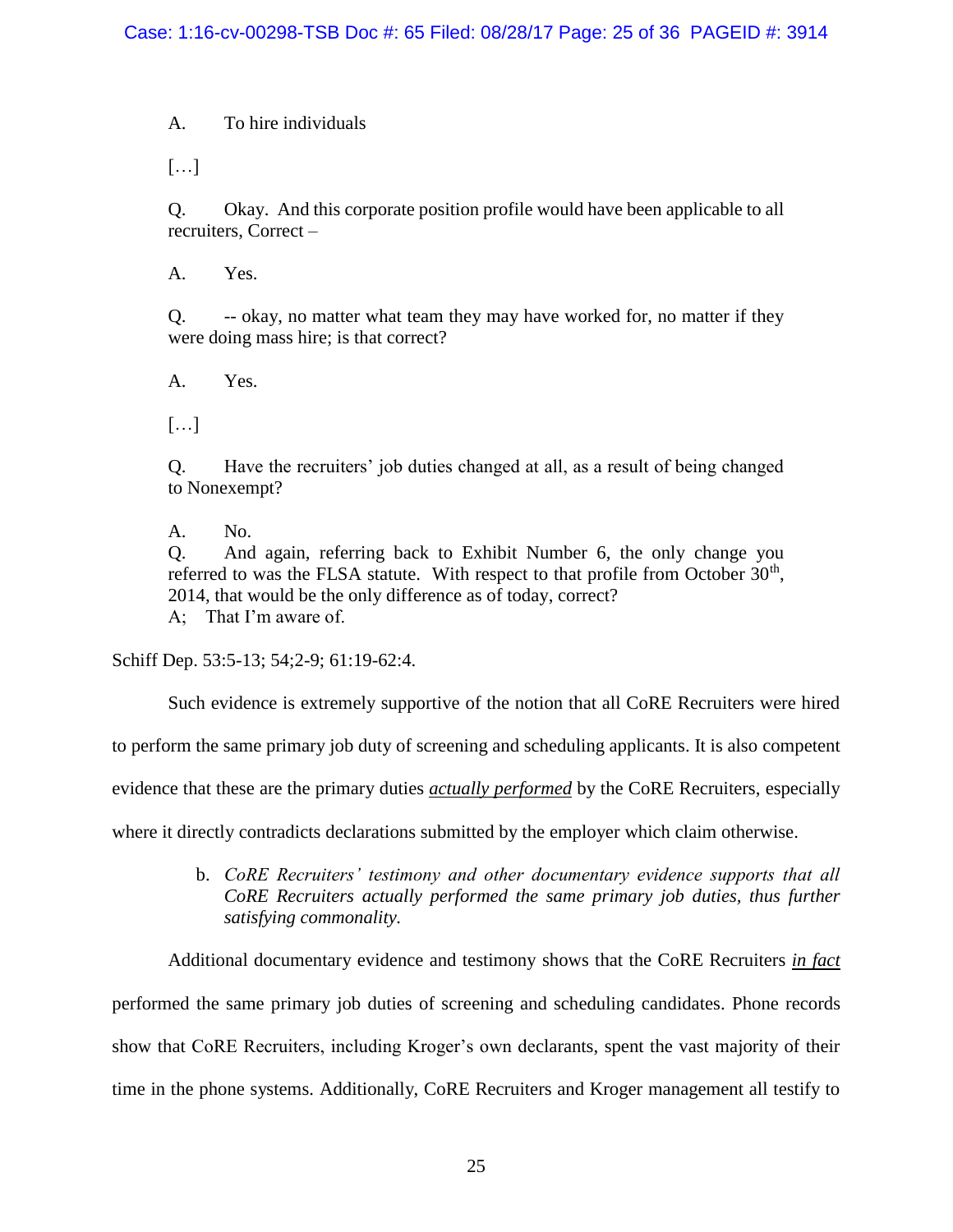### Case: 1:16-cv-00298-TSB Doc #: 65 Filed: 08/28/17 Page: 26 of 36 PAGEID #: 3915

CoRE Recruiters primarily performing the tasks of screening and scheduling candidates. Kroger had minimum call metrics for CoRE Recruiters to meet on a daily basis, including calls made and interviews scheduled. As indicated above, CoRE Recruiters were coached or disciplined when they did not meet these numbers. All of this evidence shows not just that CoRE Recruiters *had* the primary job duties screening and scheduling, but that such a duty was *actually performed* on a dayto-day basis.

Kroger baselessly attempts to claim that certain CoRE Recruiters, particularly their declarants, spent much of their time performing duties other than screening and scheduling. However, Kroger's own records contradict this claim. For instance, despite Kroger's claims that Laurie White spent significant time outside the phone system, she is shown as spending 86% of her time in the phone systems from August 2015 through July 2016.<sup>6</sup> The other declarants have similar percentages during the relevant period, ranging from 69% to 88% of average recruiting time. It makes little sense to claim that these individuals did not conduct any screening or scheduling activities for significant periods of time, when they were logged in to the phone systems on such a consistent basis.

Kroger also cites to Briana Whitlow as someone who spends the vast majority of her time training employees, not conducting phone screens. Doc#62, p. 32. However, Ms. Whitlow indicated that her involvement in "training" was outside of her normal recruiting duties:

Q. Okay. Also in your resume, you indicate, under Special Assignments, the CoRE training department. And there's a number of bullet points there. Were these duties that were outside of your normal recruiting duties? A. Yes.

<sup>6</sup>Ms. White's declaration is also directly contradicted by weekly production recaps for the mass hire team, created by her supervisor, Courtney Strosnider. *See* Strosnider Dep. 200:11-202:12 and Exhibit 23. Such records indicate that both Ms. White and Ms. O'Aku were regularly scheduling interviews daily, and taking inbound and outbound calls during this time, week by week. *Id.*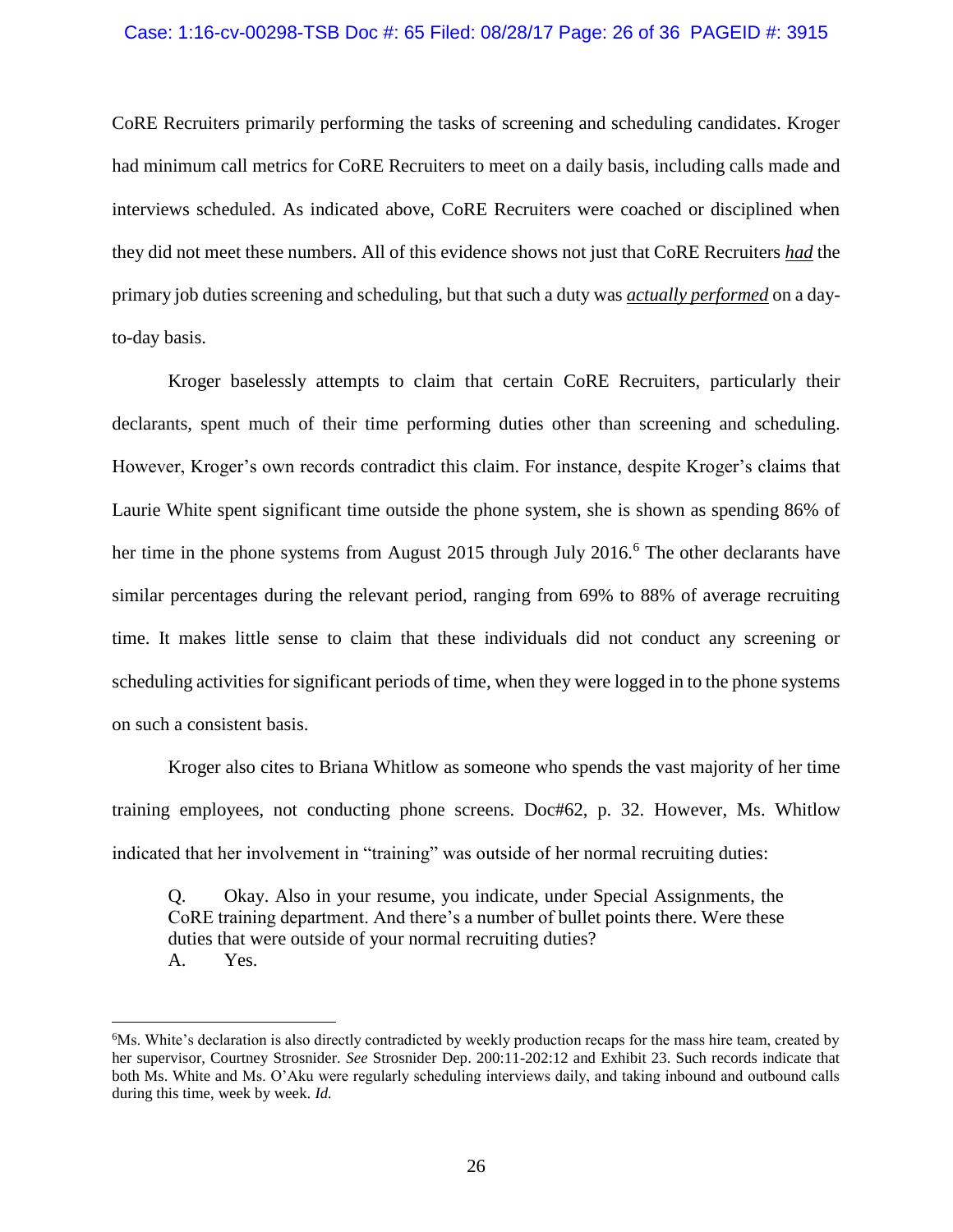### Case: 1:16-cv-00298-TSB Doc #: 65 Filed: 08/28/17 Page: 27 of 36 PAGEID #: 3916

Whitlow Dep. 59:12-17. Despite becoming involved in training, Ms. Whitlow confirmed that she still had her regular duties to perform as a CoRE Recruiter, as communicated to her by her team manager. Whitlow Dep. 39:1-4; 40:15-17; 60:16-21.<sup>7</sup>

CoRE Recruiter testimony and Kroger documentation indicate that CoRE Recruiters actually performed the screening/scheduling tasks set forth in Kroger's job descriptions and training documents.

## *c. Hendricks v. TQL and other cases cited by Kroger are distinguishable, and in fact provide support for commonality among CoRE Recruiters*

Kroger cites extensively to limited portions of *Hendricks v. Total Quality Logistics, LLC*, 292 F.R.D. 529 (S.D. Ohio 2013), in which the court partially denied certification of one subclass (LAEs) of employees, while certifying another subclass (LAETs). Doc#62, p. 29. A review of *Hendricks* makes clear that the portion of the case denying certification is entirely distinguishable from the CoRE Recruiters. Specifically, the LAE putative subclass members in *Hendricks* were alleged to be subject to three different exemptions: the highly compensated employee exemption, the executive exemption, and the administrative exemption. The Court found that "with all three exemptions in play, each requiring different facts to be proved, it will be impossible for the Court to resolve exemption defenses in one stroke." *Id.* at 541. The court found the highly compensated employee exemption most problematic, where evidence showed that at least some of the LAE's earned at least \$100,000 and regularly oversaw the work of two or more sales support personnel. *Id.* at \*541.<sup>8</sup> Of particular concern were the differences in the way the LAE's spent their time with respect to different exemptions. *Id.* at 541.

<sup>&</sup>lt;sup>7</sup> It is also telling that Ms. Whitlow's reason for expressing interest in training was that she was "bored" with the repetitiveness and lack of flexibility in the CoRE Recruiter job, "making the same outbound phone calls to candidates that applied, and taking those inbound phone calls as well." *Id.* at 61:23-63:4.

<sup>&</sup>lt;sup>8</sup> The Court also indicated it would reconsider its decision if the plaintiff is able to present evidence demonstrating that a narrower class of LAEs can be certified. *Id.* The Court further explained this in a footnote: "For example, LAEs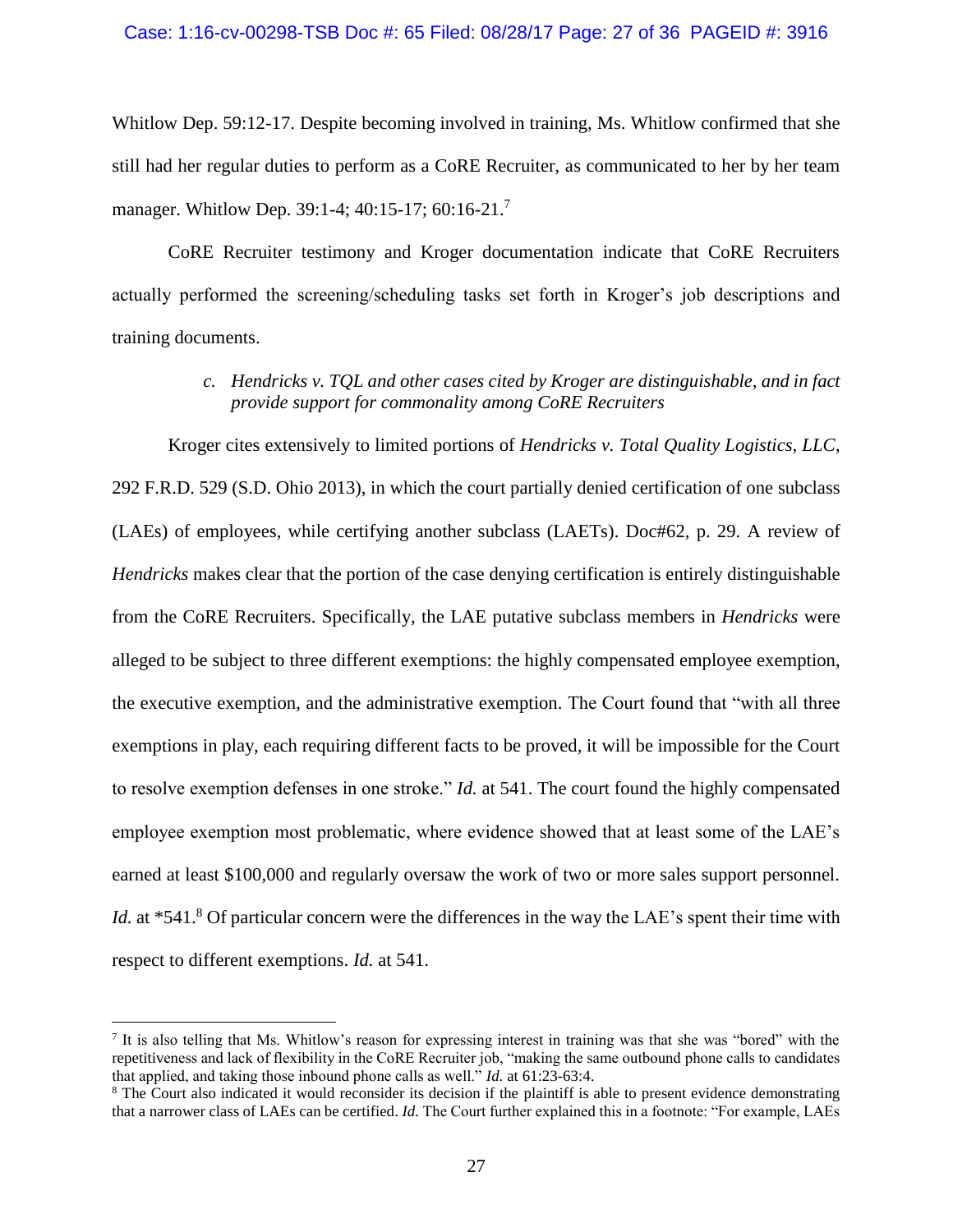Here, the CoRE Recruiter class is alleged to be subject to only one exemption. This exemption can be proved through common evidence, as set forth above. The fact is, CoRE Recruiters have far more in common with the LAET subclass which *was* certified in *Hendricks*. In finding commonality with respect to LAETs, the court found that "the job descriptions, training program, comprehensive manuals, and suggested daily schedule strongly indicates that uniformity exists in the work performed by LAET's." *Id.* at 539. Additionally, the court found commonality to exist in the day-to-day duties, based primarily upon the time spent performing them:

The testimony from putative class members further demonstrates that the day-today duties and responsibilities performed by LAETs are substantially similar. The evidence shows that when LAETs are not in training **they spend the majority of their time monitoring the delivery of freight and covering freight for the LAE's**. When LAET's work independent of their mentor LAE, **they spend their time in sales training and then begin prospecting in an attempt to reach their (uniform) Weekly Sales Revenue Goals**. The Court finds that with such uniformity in the duties and responsibilities of LAET's, the parties will be able to submit common proof on the issues of whether these duties satisfy the management/business operations prong and the discretion/independent judgment prong of the administrative exemption.

*Id.* at 539-540(citations omitted).

 $\overline{a}$ 

Beyond *Hendricks,* Kroger cites to various other cases mostly outside of the Sixth Circuit, all of which are distinguishable on their facts. *See Hughes v. Gulf Interstate Field Servs.*, 2015 U.S. Dist. LEXIS 88205 (S.D. Ohio 2015)(denying certification *pre-discovery*, where plaintiffs solely relied upon employee affidavits to establish commonality with respect to multiple exemptions); *Romero v. H.B. Auto. Group, Inc.*, 2012 U.S. Dist. LEXIS 61151 at \*52-53 (S.D.N.Y. 2012)(denying certification where plaintiff sought to certify a class consisting of employees in a variety of jobs and subject to different exemptions, though also noting that plaintiff could have

who are not on commission would seem to be a natural line of demarcation: they do not earn enough to qualify for the highly-compensation employee exemption and, the Court surmises, likely to not customarily and regularly direct the work of two or more employees. As with the LAET subclass, it appears that only the administrative exemption would be relevant to this group." *Id.*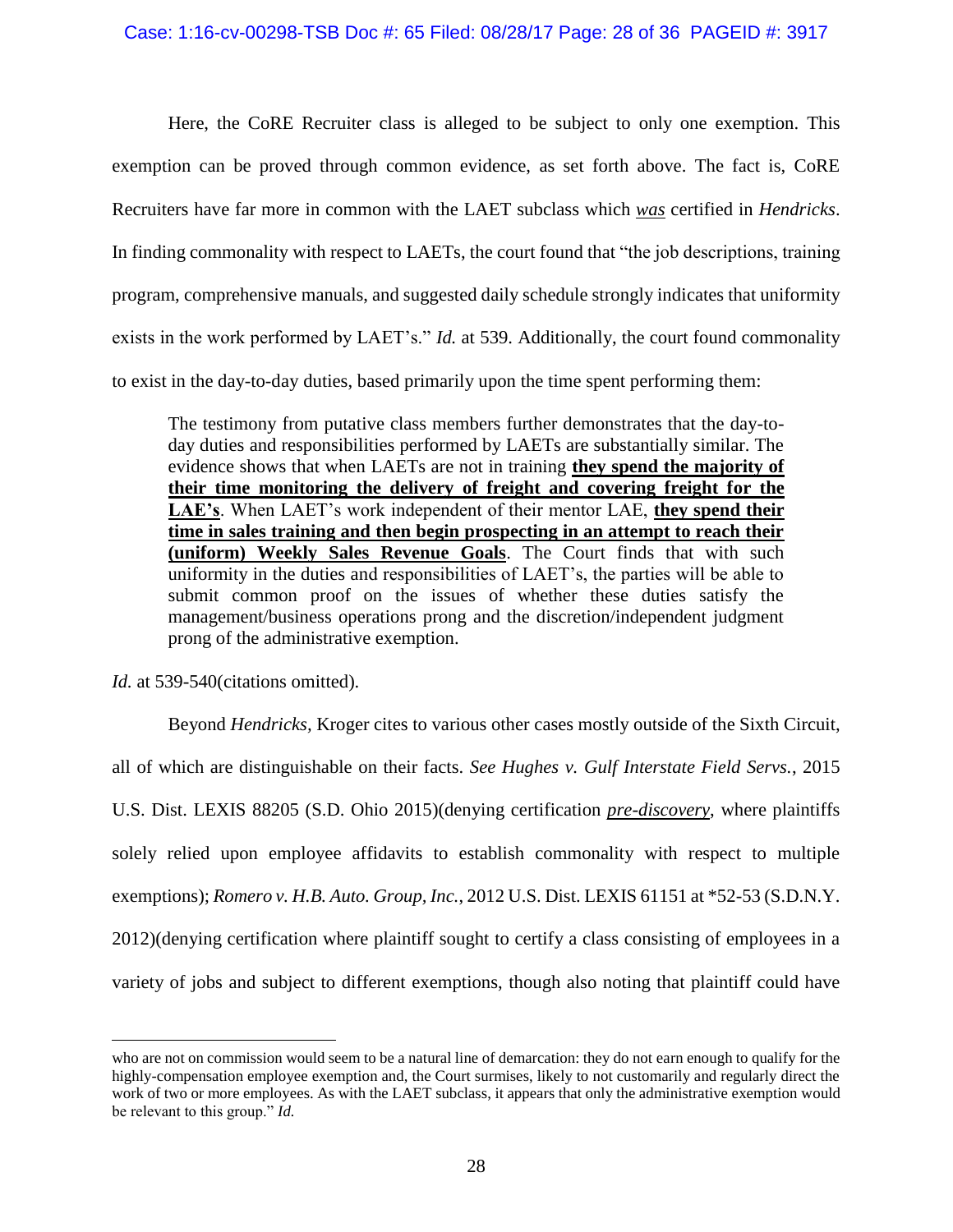### Case: 1:16-cv-00298-TSB Doc #: 65 Filed: 08/28/17 Page: 29 of 36 PAGEID #: 3918

bridged the "conceptual gap" between their claims and those of the class with "significant proof that the employer acted under a 'general policy' to engage in the allegedly unlawful conduct."); *Novak v. Boeing Co.*, 2011 U.S. Dist. LEXIS 146676 (C.D. Cal. 2011)(denying certification under separate California law where three exemptions were at issue, and the putative class is comprised of individuals working in widely varied groups and teams, under different conditions, and who have different supervisors, job duties, and educational backgrounds.); *Dailey v. Groupon, Inc.*, 2014 U.S. Dist. LEXIS 119190 (N.D. Ill. 2014)(denying certification where plaintiff solely relied on survey results from a particular time period and employee declarations to establish commonality. The court also noted that if the plaintiffs had limited their claims to the time when defendant had a consistent, company-wide policy regarding the work done by Account Representatives, then the commonality element could be satisfied).<sup>9</sup>

Simply put, none of these cases or their portions cited to by Kroger are binding on this Court, nor are they representative of the present facts in this case.

## *d. Purported differences as to the ways in which CoRE Recruiters perform their primary job duty does not defeat commonality*

Beyond its baseless arguments concerning variances in minor job duties, Kroger also claims that purported differences in *how* CoRE Recruiters performed their primary screening and scheduling functions precludes certification. Again, such an argument fails to understand the legal insignificance of such differences, where the primary duty at issue (screening/scheduling) has been defined by DOL regulations to be non-exempt work. *See* 29 CFR § 541.203(e). In other words, DOL Regulations make clear that the work of screening and scheduling candidates for minimum qualifications and fitness for employment is simply not the "performance of work directly related

<sup>9</sup> This point in *Dailey* regarding a limiting of the class period is re-iterated in *Pietrzycki v. Heights Tower Serv.*, 197 F. Supp.3d 1007 (N.D. Ill. 2016)(finding that, unlike *Dailey*, the present case deals solely with time periods that involve an allegedly uniform HTS custom and practice).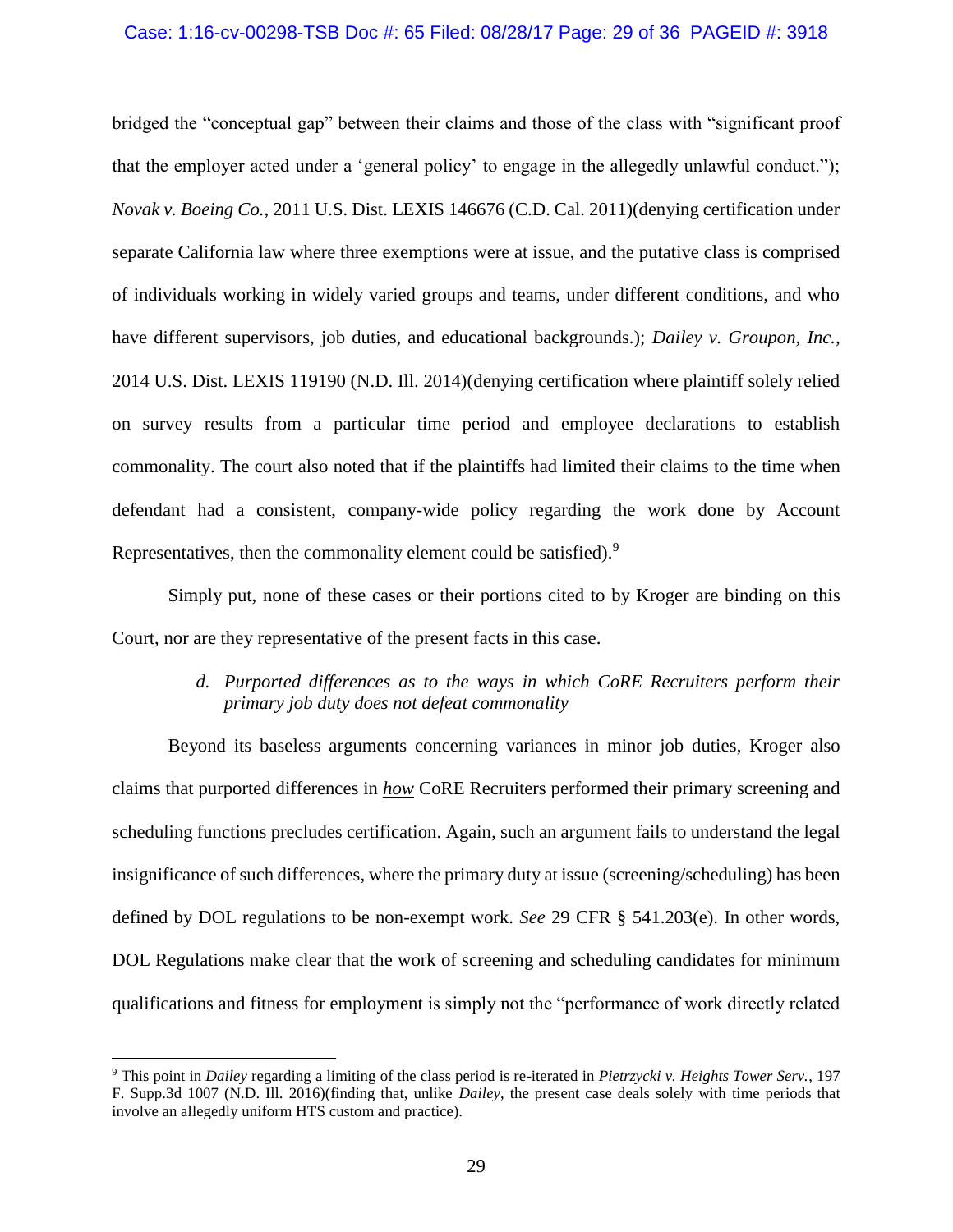### Case: 1:16-cv-00298-TSB Doc #: 65 Filed: 08/28/17 Page: 30 of 36 PAGEID #: 3919

to the management or general business operations of the employer," nor does it involve "the exercise of discretion and independent judgment *with respect to matters of significance*." Thus, a decision as to whether CoRE Recruiters' primary duties are exempt is a question common to the class, and capable of class wide resolution.<sup>10</sup>

### 3. Typicality

As stated in the Named Plaintiffs' original motion, Joseph Hardesty, Derek Chipman, and Madeline Hickey meet the typicality requirements of Rule 23(a) because their claims for overtime result from the same course of conduct applicable to all class members: Defendant's general policy of classifying CoRE Recruiters as exempt from overtime. *See Hurt v. Commerce Energy, Inc.*, 2013 U.S. Dist. At \*12 *citing Beattie v. CenturyTel, Inc.*, 511 F.3d 554, 561 (6th Cir. 2007)(A claim is typical if it arises from the same event or practice or course of conduct that gives rise to the claims of other class members, and if his or her claims are based on the same legal theory.). Kroger appears to dispute typicality within its arguments concerning commonality. As such, the Named Plaintiffs re-incorporate their responses to Defendant's arguments set forth above.<sup>11</sup>

### 4. Adequacy of Representation

 $\overline{a}$ 

Without citing any relevant case law, Kroger argues that the three Named Plaintiffs are not adequate representatives of the class because they are former employees, and their on-the-job experiences are somehow different from a "significant portion" of the class they seek to represent. Doc#62, p. 38. To the contrary, all three Named Plaintiffs (i) were subject to the same policy decision concerning CoRE Recruiters' exempt status, (ii) regularly engaged in the same primary duties of screening and scheduling candidates, (iii) were all subject to the same job description

<sup>&</sup>lt;sup>10</sup> Further, the fact that CoRE Recruiters personally choose to exercise different levels of "discretion" in reviewing applications does not require a conclusion that the primary job duties of CoRE Recruiters are not the same.

<sup>11</sup> As noted by the U.S. Supreme Court in *Dukes*, the commonality and typicality factors "tend to merge." *Dukes*, 131 S. Ct. at 2551 n.5.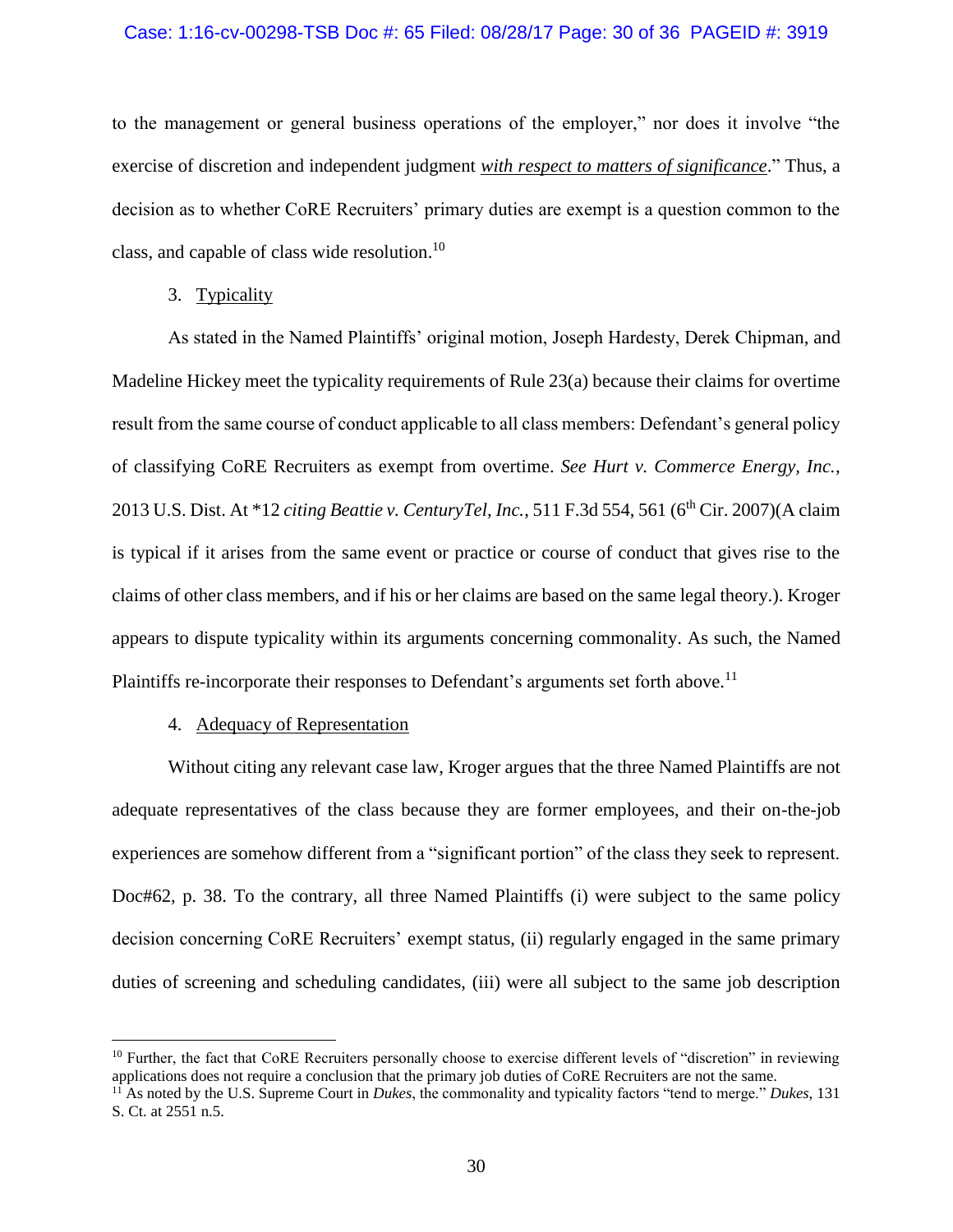setting forth common job duties, (iv) underwent similar training, and (v) were all employed at the same location within the relevant class period, working in excess of forty hours per week. The claims of the Named Plaintiffs, and the defenses against them, are common to the class. The same strategies that will vindicate the Plaintiffs' claims will also vindicate those of the class. *See Hurt*, 2013 U.S. Dist. LEXIS 116383 at \*13.<sup>12</sup>

## **C. Plaintiffs satisfy the requirements of Fed. R. Civ. P. 23(b)(3)**

1. Common questions of law or fact common to the members of the class predominate over any questions affecting only individual members

Like its arguments concerning commonality, Kroger claims that the Named Plaintiffs do not meet Rule 23(b)(3)'s requirements that common questions predominate because the administrative exemption question "can only be addressed through individualized proof based on the testimony of potential class members." Doc#62, pg. 40. Again, competent evidence set forth above and in previous briefings show this contention to be false. All CoRE Recruiters have the same *primary duty* of screening online applicants and scheduling candidates for interviews, as shown by their own testimony, testimony of CoRE Management, Kroger's job description, training documents, common policy decision, and weekly call data. The central legal question in this case is whether such a primary duty sufficiently meets the administrative exemption's requirements. Because this question is dispositive to the litigation and can be resolved on a classwide basis, it predominates over questions affecting only individual class members. *See Tyson v. Bouaphakeo*, 194 L. Ed.2d 124, 134, 136 S.Ct. 1036, 2016 U.S. LEXIS 2134 (March 22, 2016)(When "one or

 $12$  Kroger also claims, without any factual basis, that Named Plaintiff Joseph Hardesty cannot be an adequate representative because he has a separate pending lawsuit against Kroger for discrimination. Doc#62, pg. 38. They provide no support or analysis of how Mr. Hardesty's entirely separate lawsuit, concerning entirely different issues, somehow makes his interests antagonistic to the interests of the members of the class. *See Yost v. First Horizon Nat'l Corp*, 2011 U.S. Dist. LEXIS 60000 at \*43 (W.D. Tenn. 2011) citing *Amchem Prods., Inc. v. Windsor*, 521 U.S. 591, 625, 117 S.Ct. 2231, 2250-51 (1997). To the contrary, Mr. Hardesty's interests are exactly in line with those of the class—pursuing amounts in overtime owed to him due to Kroger's willful misclassification of his position.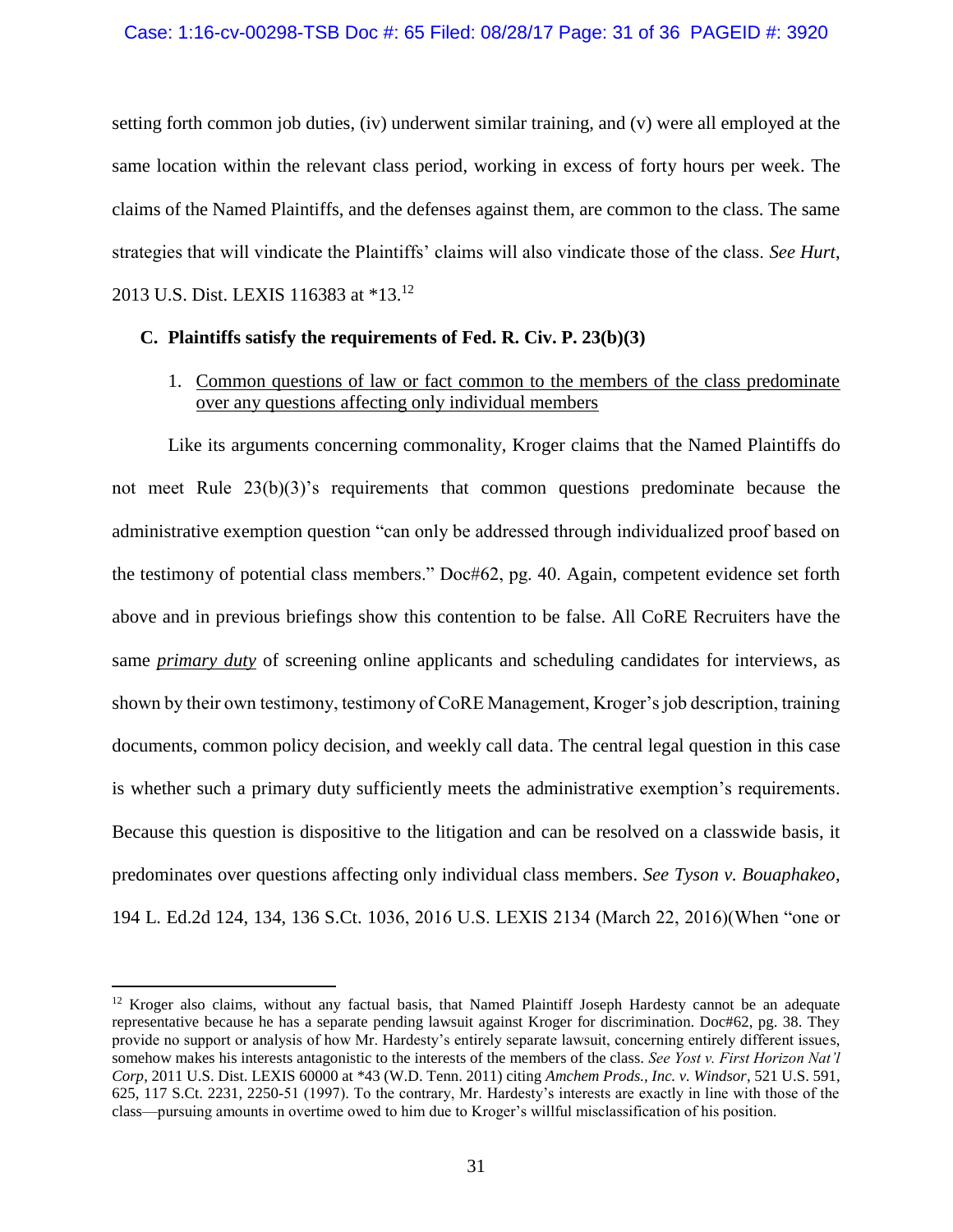### Case: 1:16-cv-00298-TSB Doc #: 65 Filed: 08/28/17 Page: 32 of 36 PAGEID #: 3921

more of the central issues in the action are common to the class and can be said to predominate, the action may be considered proper under Rule 23(b)(3) even though other important matters will have to be tried separately, such as damages or some affirmative defenses peculiar to some individual class members."); *See also Nerland*, 564 F. Supp.2d at 1034-35 ("claims will meet the predominance requirement when there exists generalized evidence which proves or disproves an element on a simultaneous, class-wide basis, since such proof obviates the need to examine each class member's individual position."). As with the commonality and typicality requirements, the predominance inquiry is directed towards the issue of liability. *Nerland*, 564 F. Supp.2d at 1035. If the liability issue is common to the class, common questions are held to predominate over individual questions. *Id.*

In opposing predominance, Kroger again asks the Court to ignore the extensive evidence of common Kroger policies and procedures in favor of its own employee-declarant testimony. In doing so, Kroger relies exclusively on outside circuit law for the false proposition that "common classification decisions, job descriptions, and policies do not predominate over individual inquiries relevant to the administrative exemption." Doc#62 pg. 40. Notwithstanding the fact that these cases are in no way binding on this court, a review of the decisions proves that they actually *support* the clear precedent that such policy decisions and documents are critical to the certification analysis.

Kroger first cites to *Braun v. Safeco Ins. Co. of Am.*, 2014 U.S. Dist. LEXIS 184123 (C.D. Cal. 2014), a case which involved five separate subclasses of "Claims Adjusters" and "Automobile Examiners" bringing claims under California wage laws. *Id.* at 11. However, contrary to Kroger's position the *Braun* court specifically acknowledges the persuasiveness of a company policy under which job titles or positions are uniformly classified as exempt. *Id.* at \*31 ("the Ninth Circuit has

32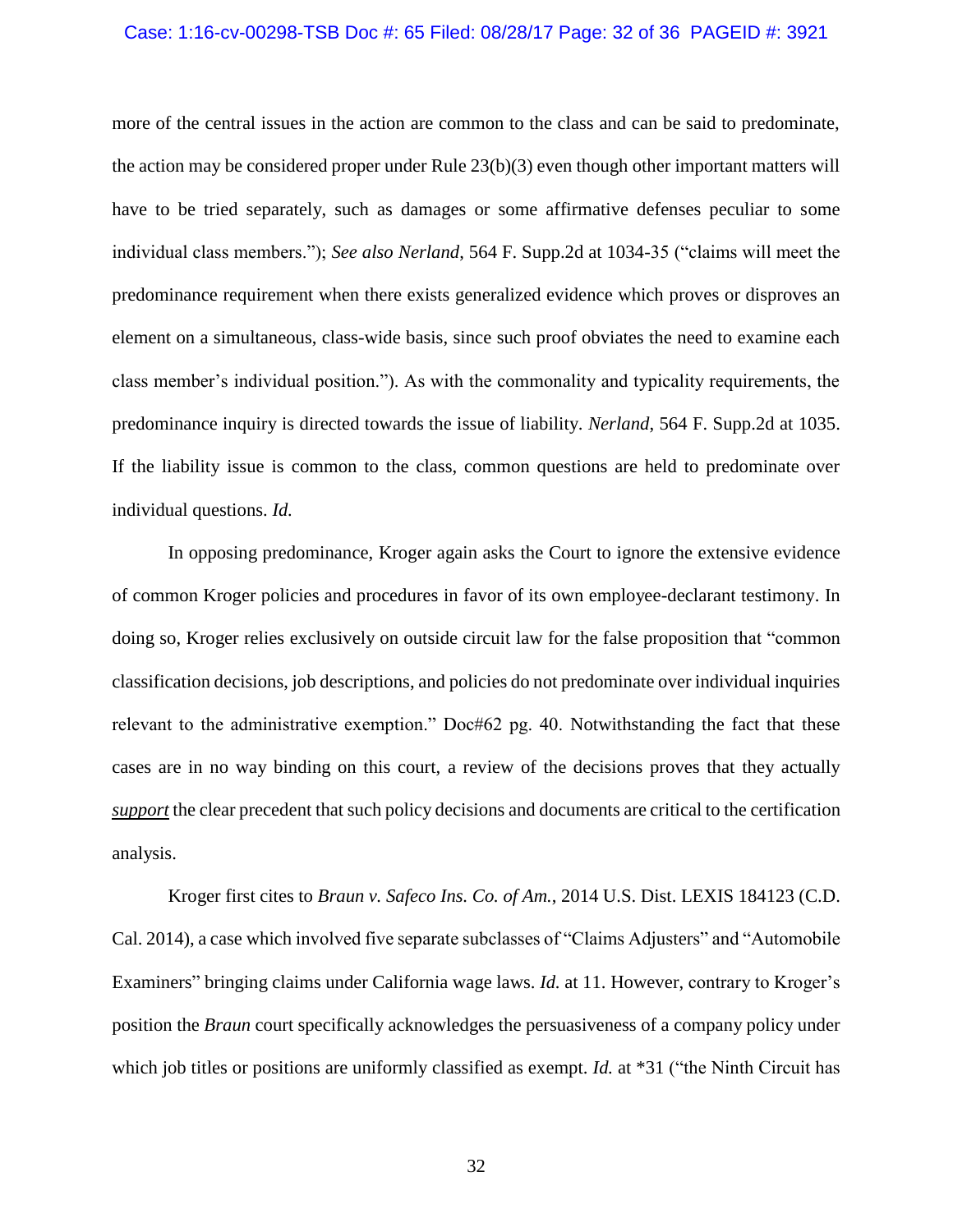### Case: 1:16-cv-00298-TSB Doc #: 65 Filed: 08/28/17 Page: 33 of 36 PAGEID #: 3922

held that evidence of a company policy under which certain job titles or positions are uniformly classified as exempt is relevant to the predominance inquiry."). Further, the court noted that "[c]entralized rules regarding job duties and responsibilities are also probative of predominance…because such rules 'suggest a uniformity among employees that is susceptible to common proof.'" *Id.* While the court declined to certify the class at issue, it did so on the reasoning that the plaintiffs' particular evidence of common "policies and procedures," were simply a set of documents used in "claims training," did little more than establish broad guidelines for class members' general duties, and failed to explain how such policies established whether class members are "primarily engaged" in exempt activities, or whether they customarily and regularly exercise discretion and independent judgment. *Id.* at 34-35. Simply put, the *Braun* plaintiffs did not establish that all potential class members performed the same jobs which could be determined to be exempt or non-exempt.

Contrast this with the extensive evidence of Kroger's common company policies and documents, including (i) Kroger's single uniform policy decision to classify all CoRE Recruiters as exempt based upon common job duties of screening and scheduling; (ii) a common job description setting forth such common duties of screening and scheduling; (iii) training documents confirming a CoRE Recruiter's "three main duties" are screening applicants and scheduling interviews; (iv) phone records demonstrating that CoRE Recruiters spent the vast majority of their time performing screening and scheduling tasks; and (v) testimony from class members and management that a CoRE Recruiters' main job is to screen and schedule candidates. Unlike *Braun*, the Named Plaintiffs have the type of common documents and testimony which establish predominance. 13

<sup>&</sup>lt;sup>13</sup> Other cases cited to by Kroger similarly support the notion that common policy decisions and documents are critical to the predominance analysis. *See Patel v. Nike Retail Servs.*, 2016 U.S. Dist. LEXIS 45588 (N.D. Cal. 2016)(citing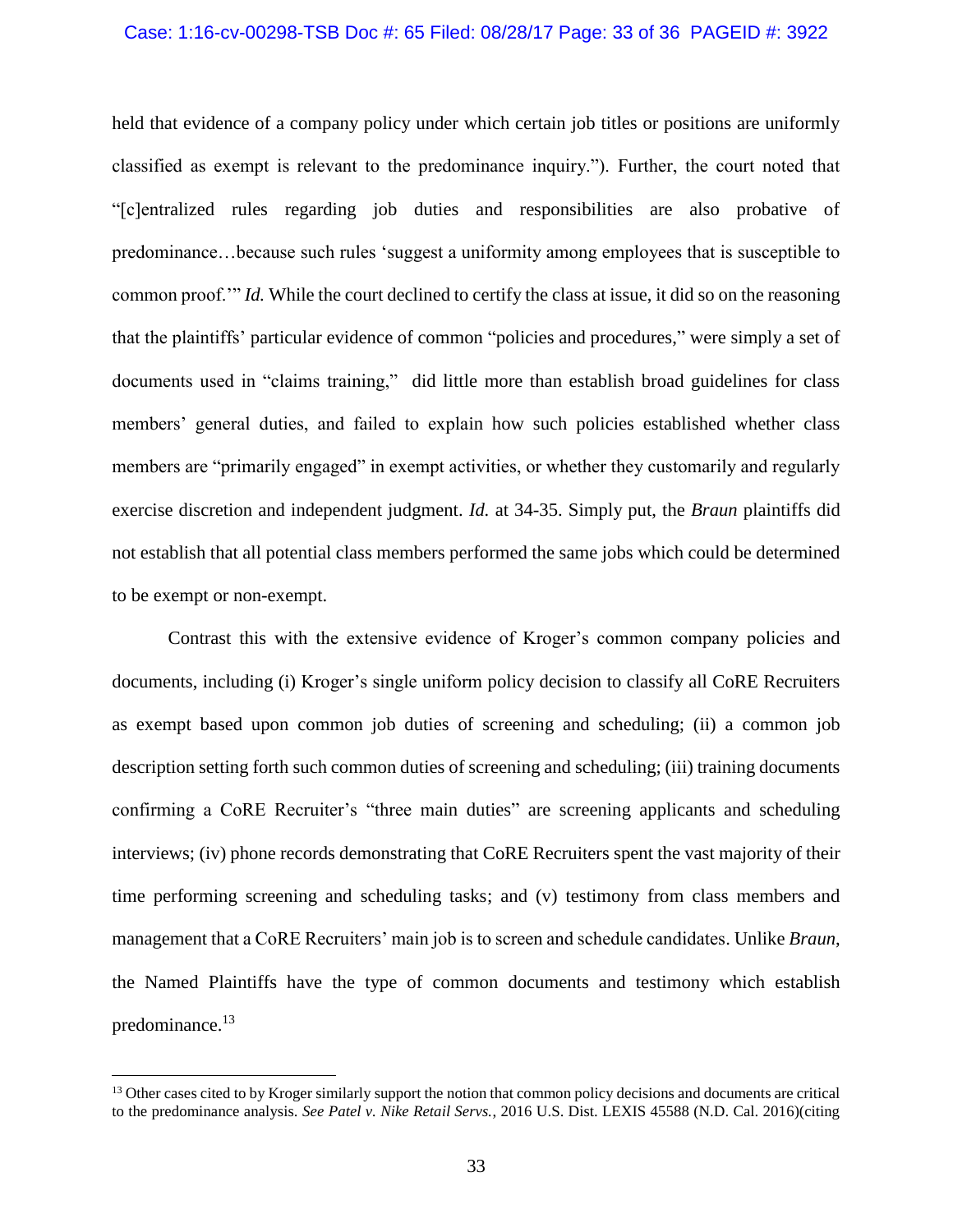### Case: 1:16-cv-00298-TSB Doc #: 65 Filed: 08/28/17 Page: 34 of 36 PAGEID #: 3923

Simply put, there is extensive evidence of the common primary job duties of CoRE Recruiters. While this evidence is not Named Plaintiffs' only support for predominance, it obviously should be accorded a great deal of weight in finding common issues predominate.

## 2. A class action is superior to other available methods for fairly and efficiently adjudicating this controversy

Kroger primarily argues against superiority under the same flawed reasoning set forth above—their speculation that CoRE Recruiters perform different job duties and exercise varying levels of discretion in their screening and scheduling functions. Doc#62, p. 45. Because such issues have been sufficiently addressed, Named Plaintiffs will simply re-incorporate its responses here.

Additionally, Kroger claims that the Named Plaintiffs have not offered "any" evidence concerning how the Court could possibly manage the case if it were certified. Obviously, this court has managed class actions before, even in the misclassification context. *See, e.g., Swigart*. The management of 180 class members, who all have the same position, worked at the same location, perform the same primary duties, and were subject to the same common Kroger policy decision, can be represented at trial by the Named Plaintiffs who will assert rights on their behalf as to overtime compensation. That is the entire point of a class action—to allow those with relatively small claims to pool resources and allow representatives to bring claims on their behalf. Further, a factfinder's determination that the administrative exemption does not apply to the Named Plaintiffs

Ninth Circuit precedent for the fact that uniform corporate policies will often bear heavily on questions of predominance, though declining certification as to the plaintiff's claims because of evidence disputing the nature of how Nike's policies translate to the availability of discretion.); *Dailey,* 2014 U.S. Dist. LEXIS 119190 at \*28 (finding that *because a company-wide policy* managing Account Reps did not exist until late 2011, individualized inquiries will predominate when determining whether members of Plaintiffs' proposed classes fell within the administrative exemption."); *In re Morgan Stanley Smith Barney LLC Wage & Hour Litigation*, 2016 U.S. Dist. LEXIS 48648 at \*17 (D. N.J. 2016)(Relying upon employer's internal documents to find that the roles among class members vary considerably, thus disfavoring predominance.); *Zackaria v. Wal-Mart Stores, Inc.*, 2015 U.S. Dist. LEXIS 67048 at \*25 (C.D. Cal. 2015)("Classes are often certified where 'an employer's uniform policy . . . is uniformly implemented, since in that situation predominance is easily established.'").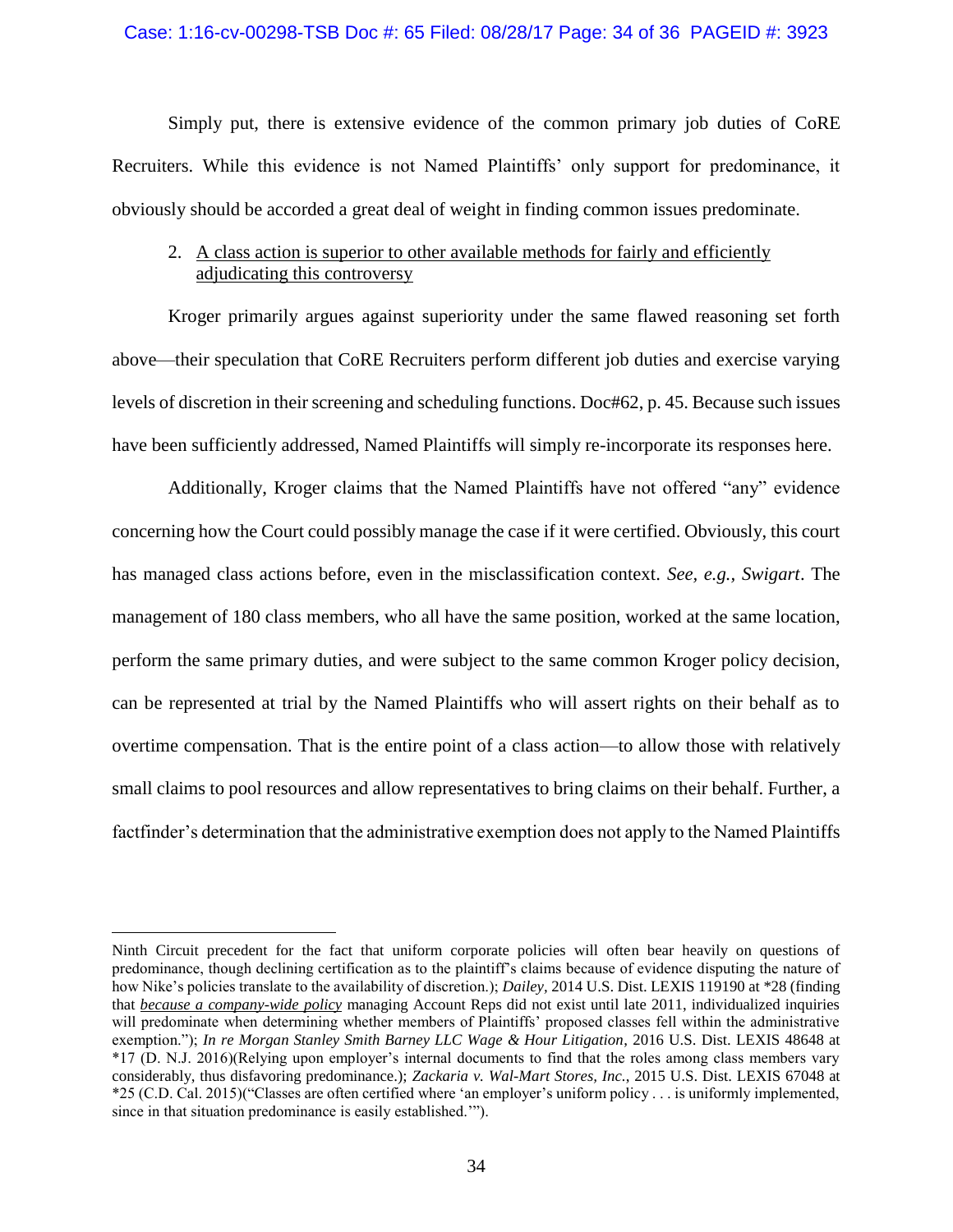### Case: 1:16-cv-00298-TSB Doc #: 65 Filed: 08/28/17 Page: 35 of 36 PAGEID #: 3924

will be as binding to them as it is to every other CoRE Recruiter. Such a trial is no less manageable than any other class action litigation.

Kroger also again cites to the response rate of individual class members in the FLSA collective action, claiming this somehow demonstrates "hostility" toward the litigation. As this Court knows, the FLSA collective action operates under an entirely different procedure than Rule 23—it is an "opt-in" procedure, where Rule 23 contemplates an "opt-out." Obviously, class members—the majority of which at the time of the FLSA notice period were current employees at CoRE—will be hesitant to submit an opt-in form declaring themselves a plaintiff in a lawsuit against their current employer, for fear of retaliation from Kroger. Moreover, the response rate of the FLSA class members—27 of 180, or 15% of potential members—is not as "anemic" as Kroger might lead the Court to believe. Such a response rate is right in line with other rates in FLSA litigation.

## **IV. CONCLUSION**

Defendant's arguments in opposition to certification are simply misplaced in light of what the administrative exemption actually requires. CoRE Recruiters all performed the same primary job duties of screening and scheduling candidates, and a decision as to whether such duties meet the administrative exemption's requirements can be determined on a classwide basis. For the reasons set forth herein and in the original motion, Named Plaintiffs respectfully request that this Court certify this action under Rule 23(b)(3), approve the submission of the proposed notice to class members, and order that Defendant Kroger supplement its original production of names/addresses and other relevant information regarding Kroger's CoRE Recruiters employed from the beginning of its operations in 2014 to December 1, 2016, so that the attached notices can be sent to appropriate potential class members.

35